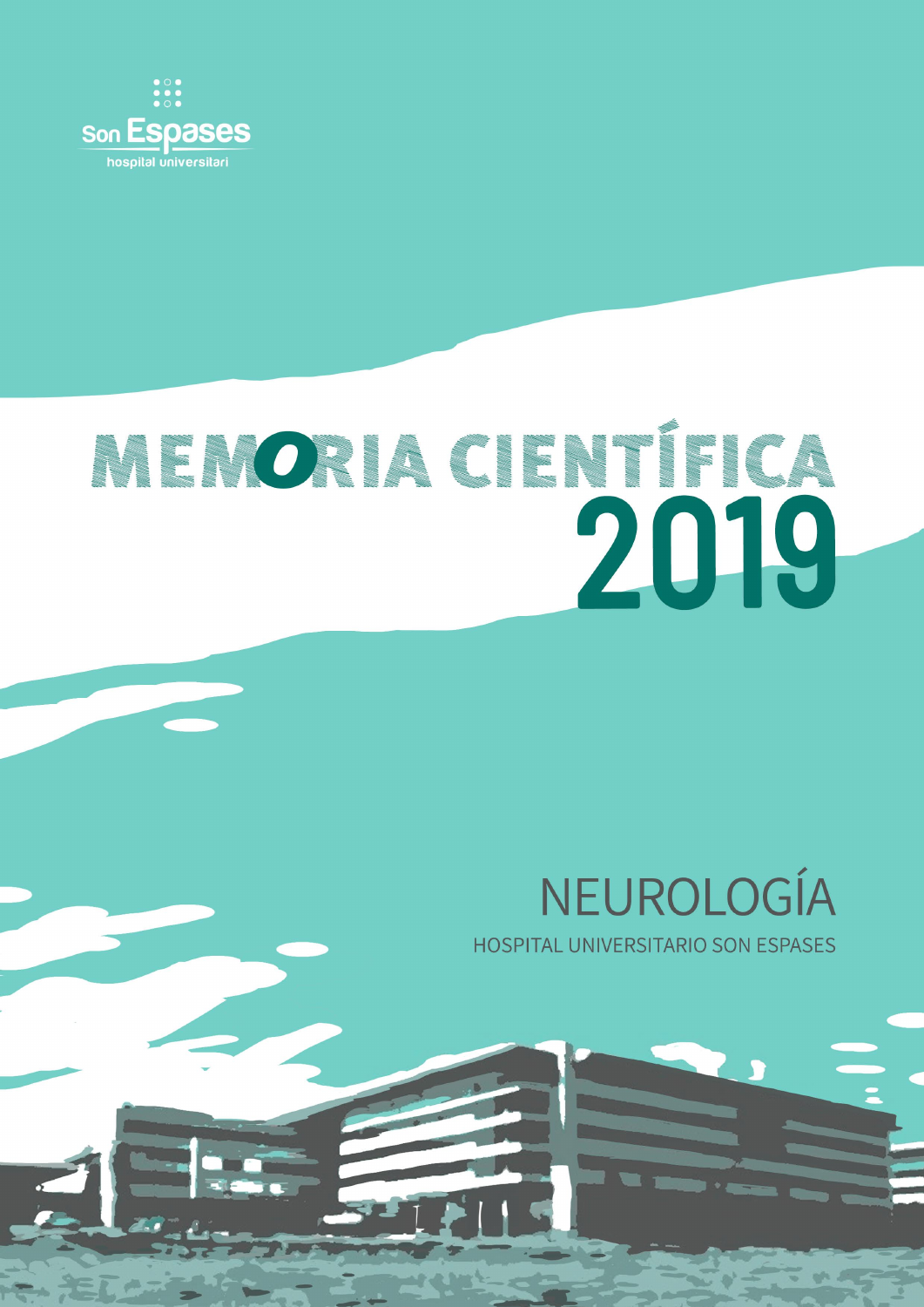





## Índice

| Otras actividades como participación en la organización de eventos científicos, conferencias invitadas, etc. |  |
|--------------------------------------------------------------------------------------------------------------|--|
|                                                                                                              |  |

Ctra. de Valldemossa, 79 07010 Palma. Mallorca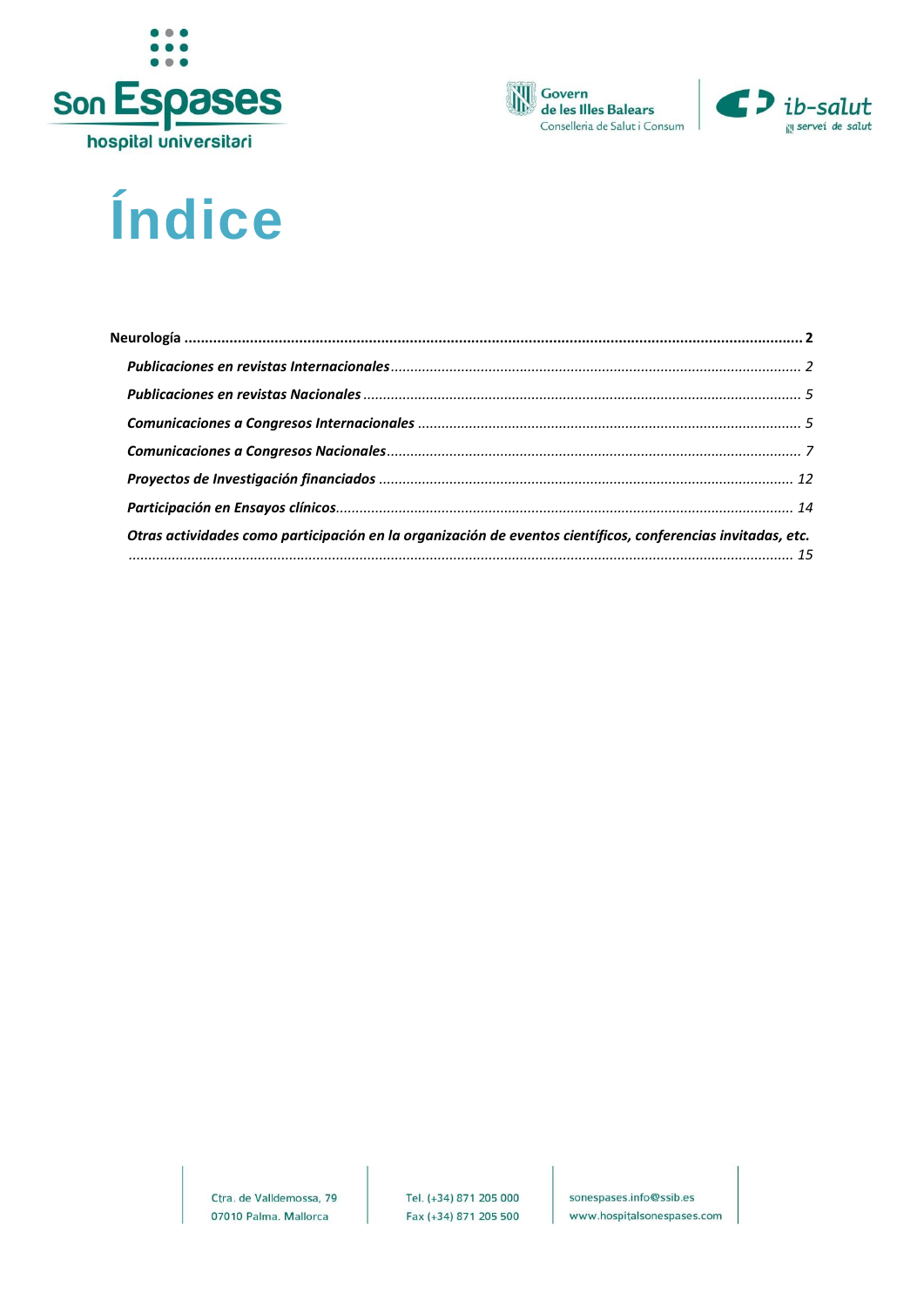







#### <span id="page-2-0"></span>**Neurología**

#### <span id="page-2-1"></span>**Publicaciones en revistas Internacionales**

Ivanovski T, **Miralles** F.Lambert-Eaton Myasthenic syndrome: early diagnosis is key.Degener Neurol Neuromuscul Dis. 2019 May 13;9:27-37.

Olivé M, Engvall M, Ravenscroft G, Cabrera-Serrano M, Jiao H, Bortolotti CA, Pignataro M, Lambrughi M, Jiang H, Forrest ARR, Benseny-Cases N, Hofbauer S, Obinger C, Battistuzzi G, Bellei M, Borsari M, Di Rocco G, Viola HM, Hool LC, Cladera J, Lagerstedt-Robinson K, Xiang F, Wredenberg A, **Miralles F**, Baiges JJ, Malfatti E, Romero NB, Streichenberger N, Vial C, Claeys KG, Straathof CSM, Goris A, Freyer C, Lammens M, Bassez G, Kere J, Clemente P, Sejersen T, Udd B, Vidal N, Ferrer I, Edström L, Wedell A, Laing NG. Myoglobinopathy is an adult-onset autosomal dominant myopathy with characteristic sarcoplasmic inclusions.Nat Commun. 2019 Mar 27;10(1):1396.

Domínguez-González C, Hernández-Laín A, Rivas E, Hernández-Voth A, Sayas Catalán J, Fernández-Torrón R, Fuiza-Luces C, García García J, Morís G, Olivé M, **Miralles F**, Díaz-Manera J, Caballero C, Méndez-Ferrer B, Martí R, García Arumi E, Badosa MC, Esteban J, Jimenez-Mallebrera C, Encinar AB, Arenas J, Hirano M, Martin MÁ, Paradas C. Late-onset thymidine kinase 2 deficiency: a review of 18 cases. Orphanet J Rare Dis. 2019 May 6;14(1):100.

**F Miralles.** MUNIX Value Dependence on Surface Electromyogram Properties. Clin Neurophysiol 130 (12), 2287-2289. Dec 2019.

 [Villarrubia N,](https://correu.ssib.es/owa/redir.aspx?C=0Nh2FujtSZbAhXK098_cNhhr-yFfjnwPKOOtYfvvhpck3GpCrKDXCA..&URL=https%3a%2f%2fwww.ncbi.nlm.nih.gov%2fpubmed%2f%3fterm%3dVillarrubia%25252520N%2525255BAuthor%2525255D%26cauthor%3dtrue%26cauthor_uid%3d30408481) [Rodríguez-Martín E,](https://correu.ssib.es/owa/redir.aspx?C=Q8p3elaORmS0WPtMSXtF6S8maRpv2gCuBJh-6F_fM2sk3GpCrKDXCA..&URL=https%3a%2f%2fwww.ncbi.nlm.nih.gov%2fpubmed%2f%3fterm%3dRodr%252525C3%252525ADguez-Mart%252525C3%252525ADn%25252520E%2525255BAuthor%2525255D%26cauthor%3dtrue%26cauthor_uid%3d30408481) [Alari-Pahissa E,](https://correu.ssib.es/owa/redir.aspx?C=rYKR-FvvIqFFy9pApFfoIlrwjczar59BYlI-pWmtpNUk3GpCrKDXCA..&URL=https%3a%2f%2fwww.ncbi.nlm.nih.gov%2fpubmed%2f%3fterm%3dAlari-Pahissa%25252520E%2525255BAuthor%2525255D%26cauthor%3dtrue%26cauthor_uid%3d30408481) [Aragón L,](https://correu.ssib.es/owa/redir.aspx?C=R_5RYpD8L6OAIgne35IBH63_eC-Kgz8zmEhyo3FqFtQk3GpCrKDXCA..&URL=https%3a%2f%2fwww.ncbi.nlm.nih.gov%2fpubmed%2f%3fterm%3dArag%252525C3%252525B3n%25252520L%2525255BAuthor%2525255D%26cauthor%3dtrue%26cauthor_uid%3d30408481) [Castillo-Triviño T,](https://correu.ssib.es/owa/redir.aspx?C=RP-KHnp2w4uPcSroYd8dq86Fh1TdeZMqXDytyVoeXf8k3GpCrKDXCA..&URL=https%3a%2f%2fwww.ncbi.nlm.nih.gov%2fpubmed%2f%3fterm%3dCastillo-Trivi%252525C3%252525B1o%25252520T%2525255BAuthor%2525255D%26cauthor%3dtrue%26cauthor_uid%3d30408481) [Eixarch](https://correu.ssib.es/owa/redir.aspx?C=0YzjEbWhxXUo_s9N_rCTfNtYuai1vdD45T8xk6r5X_ck3GpCrKDXCA..&URL=https%3a%2f%2fwww.ncbi.nlm.nih.gov%2fpubmed%2f%3fterm%3dEixarch%25252520H%2525255BAuthor%2525255D%26cauthor%3dtrue%26cauthor_uid%3d30408481)  [H,](https://correu.ssib.es/owa/redir.aspx?C=0YzjEbWhxXUo_s9N_rCTfNtYuai1vdD45T8xk6r5X_ck3GpCrKDXCA..&URL=https%3a%2f%2fwww.ncbi.nlm.nih.gov%2fpubmed%2f%3fterm%3dEixarch%25252520H%2525255BAuthor%2525255D%26cauthor%3dtrue%26cauthor_uid%3d30408481) [Ferrer JM,](https://correu.ssib.es/owa/redir.aspx?C=fuYy3Z7VatVovUj6DHo2RZBUIe2S5t1z7iUCC1u-_A8k3GpCrKDXCA..&URL=https%3a%2f%2fwww.ncbi.nlm.nih.gov%2fpubmed%2f%3fterm%3dFerrer%25252520JM%2525255BAuthor%2525255D%26cauthor%3dtrue%26cauthor_uid%3d30408481) [Martínez-Rodríguez JE,](https://correu.ssib.es/owa/redir.aspx?C=LCybVxfMjkuXy9gBNOFUJ4reLQyVsA3ZkWB7gRIFgmMk3GpCrKDXCA..&URL=https%3a%2f%2fwww.ncbi.nlm.nih.gov%2fpubmed%2f%3fterm%3dMart%252525C3%252525ADnez-Rodr%252525C3%252525ADguez%25252520JE%2525255BAuthor%2525255D%26cauthor%3dtrue%26cauthor_uid%3d30408481) **[Massot M](https://correu.ssib.es/owa/redir.aspx?C=H-uMB3ZeZC4kJiSRZH7vuPhsXcv53QFlc5gxemw3Fpwk3GpCrKDXCA..&URL=https%3a%2f%2fwww.ncbi.nlm.nih.gov%2fpubmed%2f%3fterm%3dMassot%25252520M%2525255BAuthor%2525255D%26cauthor%3dtrue%26cauthor_uid%3d30408481)**, [Pinto-Medel MJ,](https://correu.ssib.es/owa/redir.aspx?C=j6dYHWOCVH7UhVu62LlhSBT6B6wHGzYGhaNqMsSF2DYk3GpCrKDXCA..&URL=https%3a%2f%2fwww.ncbi.nlm.nih.gov%2fpubmed%2f%3fterm%3dPinto-Medel%25252520MJ%2525255BAuthor%2525255D%26cauthor%3dtrue%26cauthor_uid%3d30408481) [Prada Á,](https://correu.ssib.es/owa/redir.aspx?C=512YIdEm-lodJp7qxbffDDghbA2W9WQQ6mZFpG_g2d4k3GpCrKDXCA..&URL=https%3a%2f%2fwww.ncbi.nlm.nih.gov%2fpubmed%2f%3fterm%3dPrada%25252520%252525C3%25252581%2525255BAuthor%2525255D%26cauthor%3dtrue%26cauthor_uid%3d30408481) [Rodríguez-](https://correu.ssib.es/owa/redir.aspx?C=AOqgRuYj5JgjTIqiQcbamm-ovlV_nbfOe0dI6fn-7Cck3GpCrKDXCA..&URL=https%3a%2f%2fwww.ncbi.nlm.nih.gov%2fpubmed%2f%3fterm%3dRodr%252525C3%252525ADguez-Acevedo%25252520B%2525255BAuthor%2525255D%26cauthor%3dtrue%26cauthor_uid%3d30408481)[Acevedo B,](https://correu.ssib.es/owa/redir.aspx?C=AOqgRuYj5JgjTIqiQcbamm-ovlV_nbfOe0dI6fn-7Cck3GpCrKDXCA..&URL=https%3a%2f%2fwww.ncbi.nlm.nih.gov%2fpubmed%2f%3fterm%3dRodr%252525C3%252525ADguez-Acevedo%25252520B%2525255BAuthor%2525255D%26cauthor%3dtrue%26cauthor_uid%3d30408481) [Urbaneja P,](https://correu.ssib.es/owa/redir.aspx?C=GztU4bkEqYXDwo7vjQNQnyUexXKWCv0kVkiMe9TqK8wk3GpCrKDXCA..&URL=https%3a%2f%2fwww.ncbi.nlm.nih.gov%2fpubmed%2f%3fterm%3dUrbaneja%25252520P%2525255BAuthor%2525255D%26cauthor%3dtrue%26cauthor_uid%3d30408481) [Gascón-Gimenez F,](https://correu.ssib.es/owa/redir.aspx?C=P63I7GlCh1FY1ToHrD0VfcTEKKOfi9yVJ3Azo2ftusUk3GpCrKDXCA..&URL=https%3a%2f%2fwww.ncbi.nlm.nih.gov%2fpubmed%2f%3fterm%3dGasc%252525C3%252525B3n-Gimenez%25252520F%2525255BAuthor%2525255D%26cauthor%3dtrue%26cauthor_uid%3d30408481) [Herrera G,](https://correu.ssib.es/owa/redir.aspx?C=7-E02GDz4jY-Wo_MKpPYXpt5RnYor588QKIi3N0HnfAk3GpCrKDXCA..&URL=https%3a%2f%2fwww.ncbi.nlm.nih.gov%2fpubmed%2f%3fterm%3dHerrera%25252520G%2525255BAuthor%2525255D%26cauthor%3dtrue%26cauthor_uid%3d30408481) [Hernández-Clares R,](https://correu.ssib.es/owa/redir.aspx?C=0CbtGCJiX1e3mvLmhLylzq9nYXswmC-hzfHNXiSRiBgk3GpCrKDXCA..&URL=https%3a%2f%2fwww.ncbi.nlm.nih.gov%2fpubmed%2f%3fterm%3dHern%252525C3%252525A1ndez-Clares%25252520R%2525255BAuthor%2525255D%26cauthor%3dtrue%26cauthor_uid%3d30408481) [Salgado](https://correu.ssib.es/owa/redir.aspx?C=JcrivjQ2geO74yk_j1laRxBU-4RpcM_j8F1jGyaOV3sk3GpCrKDXCA..&URL=https%3a%2f%2fwww.ncbi.nlm.nih.gov%2fpubmed%2f%3fterm%3dSalgado%25252520MG%2525255BAuthor%2525255D%26cauthor%3dtrue%26cauthor_uid%3d30408481)  [MG,](https://correu.ssib.es/owa/redir.aspx?C=JcrivjQ2geO74yk_j1laRxBU-4RpcM_j8F1jGyaOV3sk3GpCrKDXCA..&URL=https%3a%2f%2fwww.ncbi.nlm.nih.gov%2fpubmed%2f%3fterm%3dSalgado%25252520MG%2525255BAuthor%2525255D%26cauthor%3dtrue%26cauthor_uid%3d30408481) [Oterino A1](https://correu.ssib.es/owa/redir.aspx?C=lcDj_B71ZzEfTqQrgxW8EjtEw_qqqdKNeGEq-vvT7_Yk3GpCrKDXCA..&URL=https%3a%2f%2fwww.ncbi.nlm.nih.gov%2fpubmed%2f%3fterm%3dOterino%25252520A%2525255BAuthor%2525255D%26cauthor%3dtrue%26cauthor_uid%3d30408481)7, [San Segundo D,](https://correu.ssib.es/owa/redir.aspx?C=ISmMPePNlcyOrFj-_9EKUnOPwMLSr3SUxebw69Doq_Qk3GpCrKDXCA..&URL=https%3a%2f%2fwww.ncbi.nlm.nih.gov%2fpubmed%2f%3fterm%3dSan%25252520Segundo%25252520D%2525255BAuthor%2525255D%26cauthor%3dtrue%26cauthor_uid%3d30408481) [Cuello JP,](https://correu.ssib.es/owa/redir.aspx?C=Pd5hXm5kmRC4lmhv0xA_cMXu6mWqr_Ed4mc6EaR4Qzck3GpCrKDXCA..&URL=https%3a%2f%2fwww.ncbi.nlm.nih.gov%2fpubmed%2f%3fterm%3dCuello%25252520JP%2525255BAuthor%2525255D%26cauthor%3dtrue%26cauthor_uid%3d30408481) [Gil-Herrera J,](https://correu.ssib.es/owa/redir.aspx?C=Y2D0cDP6S8rHfuzCg77Tk765QcjIFiOrUBBVErBn2s8k3GpCrKDXCA..&URL=https%3a%2f%2fwww.ncbi.nlm.nih.gov%2fpubmed%2f%3fterm%3dGil-Herrera%25252520J%2525255BAuthor%2525255D%26cauthor%3dtrue%26cauthor_uid%3d30408481) [Cámara C,](https://correu.ssib.es/owa/redir.aspx?C=ZfmQ4R8CPbX0WKqpjqcUumsIx-bav8Qyphk-OZKpP-gk3GpCrKDXCA..&URL=https%3a%2f%2fwww.ncbi.nlm.nih.gov%2fpubmed%2f%3fterm%3dC%252525C3%252525A1mara%25252520C%2525255BAuthor%2525255D%26cauthor%3dtrue%26cauthor_uid%3d30408481) [Gómez-Gutiérrez](https://correu.ssib.es/owa/redir.aspx?C=qyjQVN7VGQPPuWCj33CEPJiB9sCbXsh-mcwBwMI074Ik3GpCrKDXCA..&URL=https%3a%2f%2fwww.ncbi.nlm.nih.gov%2fpubmed%2f%3fterm%3dG%252525C3%252525B3mez-Guti%252525C3%252525A9rrez%25252520M%2525255BAuthor%2525255D%26cauthor%3dtrue%26cauthor_uid%3d30408481)  [M,](https://correu.ssib.es/owa/redir.aspx?C=qyjQVN7VGQPPuWCj33CEPJiB9sCbXsh-mcwBwMI074Ik3GpCrKDXCA..&URL=https%3a%2f%2fwww.ncbi.nlm.nih.gov%2fpubmed%2f%3fterm%3dG%252525C3%252525B3mez-Guti%252525C3%252525A9rrez%25252520M%2525255BAuthor%2525255D%26cauthor%3dtrue%26cauthor_uid%3d30408481) [Martínez-Hernández E,](https://correu.ssib.es/owa/redir.aspx?C=mqRjoQnfdY2hJV0376jLNqtsC_ACfrLqMmPzyiVuq3Mk3GpCrKDXCA..&URL=https%3a%2f%2fwww.ncbi.nlm.nih.gov%2fpubmed%2f%3fterm%3dMart%252525C3%252525ADnez-Hern%252525C3%252525A1ndez%25252520E%2525255BAuthor%2525255D%26cauthor%3dtrue%26cauthor_uid%3d30408481) [Meca-Lallana V,](https://correu.ssib.es/owa/redir.aspx?C=2_blGIDT95pt-ADPaiYNX34M_96Zf33ZzcMGpYF5QoMk3GpCrKDXCA..&URL=https%3a%2f%2fwww.ncbi.nlm.nih.gov%2fpubmed%2f%3fterm%3dMeca-Lallana%25252520V%2525255BAuthor%2525255D%26cauthor%3dtrue%26cauthor_uid%3d30408481) [Moga E,](https://correu.ssib.es/owa/redir.aspx?C=V6yjvpnC_rCaTSIDondzyDYSJTN4hYQW1hphrRPjE7Yk3GpCrKDXCA..&URL=https%3a%2f%2fwww.ncbi.nlm.nih.gov%2fpubmed%2f%3fterm%3dMoga%25252520E%2525255BAuthor%2525255D%26cauthor%3dtrue%26cauthor_uid%3d30408481) [Muñoz-Calleja C,](https://correu.ssib.es/owa/redir.aspx?C=AT4cEi0r65WmJQFbHh2zyr3_0xhIxx5GZUmNdw5mRLUk3GpCrKDXCA..&URL=https%3a%2f%2fwww.ncbi.nlm.nih.gov%2fpubmed%2f%3fterm%3dMu%252525C3%252525B1oz-Calleja%25252520C%2525255BAuthor%2525255D%26cauthor%3dtrue%26cauthor_uid%3d30408481) [Querol L,](https://correu.ssib.es/owa/redir.aspx?C=nEv-N9sVkl6kF6Ar_1O134JdikVBcrOFDASMxQ1Fqgok3GpCrKDXCA..&URL=https%3a%2f%2fwww.ncbi.nlm.nih.gov%2fpubmed%2f%3fterm%3dQuerol%25252520L%2525255BAuthor%2525255D%26cauthor%3dtrue%26cauthor_uid%3d30408481) [Presas-](https://correu.ssib.es/owa/redir.aspx?C=hpIjACgvXgZdti1q9W9l4sCYCd5JYm0kIc1HNkkFECUk3GpCrKDXCA..&URL=https%3a%2f%2fwww.ncbi.nlm.nih.gov%2fpubmed%2f%3fterm%3dPresas-Rodr%252525C3%252525ADguez%25252520S%2525255BAuthor%2525255D%26cauthor%3dtrue%26cauthor_uid%3d30408481)[Rodríguez S,](https://correu.ssib.es/owa/redir.aspx?C=hpIjACgvXgZdti1q9W9l4sCYCd5JYm0kIc1HNkkFECUk3GpCrKDXCA..&URL=https%3a%2f%2fwww.ncbi.nlm.nih.gov%2fpubmed%2f%3fterm%3dPresas-Rodr%252525C3%252525ADguez%25252520S%2525255BAuthor%2525255D%26cauthor%3dtrue%26cauthor_uid%3d30408481) [Teniente-Serra A,](https://correu.ssib.es/owa/redir.aspx?C=dOfgB7LLVplPsaVTfQaZjdlqqjt0DxutNhoj6hxhCyUk3GpCrKDXCA..&URL=https%3a%2f%2fwww.ncbi.nlm.nih.gov%2fpubmed%2f%3fterm%3dTeniente-Serra%25252520A%2525255BAuthor%2525255D%26cauthor%3dtrue%26cauthor_uid%3d30408481) [Vlagea A,](https://correu.ssib.es/owa/redir.aspx?C=ZcFzjIK6gIkFZ6YQj5jIm7KI_y78e9gTC_FGZB4Srlck3GpCrKDXCA..&URL=https%3a%2f%2fwww.ncbi.nlm.nih.gov%2fpubmed%2f%3fterm%3dVlagea%25252520A%2525255BAuthor%2525255D%26cauthor%3dtrue%26cauthor_uid%3d30408481) [Muriel A,](https://correu.ssib.es/owa/redir.aspx?C=4dfhe4kVHedjDxFxCKZfvU3olzFVJUvFaqwDMQ2qYEQk3GpCrKDXCA..&URL=https%3a%2f%2fwww.ncbi.nlm.nih.gov%2fpubmed%2f%3fterm%3dMuriel%25252520A%2525255BAuthor%2525255D%26cauthor%3dtrue%26cauthor_uid%3d30408481) [Roldán E,](https://correu.ssib.es/owa/redir.aspx?C=T8A2QBhifR7Lo16TGNWNltJTDWlLzJojNVv0Q7cRNGMk3GpCrKDXCA..&URL=https%3a%2f%2fwww.ncbi.nlm.nih.gov%2fpubmed%2f%3fterm%3dRold%252525C3%252525A1n%25252520E%2525255BAuthor%2525255D%26cauthor%3dtrue%26cauthor_uid%3d30408481) [Villar LM.](https://correu.ssib.es/owa/redir.aspx?C=-J0Ae_MDOlkUHJOSGmoi04L_QMbaWpRKR9gtTVjKvVUk3GpCrKDXCA..&URL=https%3a%2f%2fwww.ncbi.nlm.nih.gov%2fpubmed%2f%3fterm%3dVillar%25252520LM%2525255BAuthor%2525255D%26cauthor%3dtrue%26cauthor_uid%3d30408481)Multi-centre validation of a flow cytometry method to identify optimal responders to interferon-beta in multiple sclerosis. Clinica Chimica Acta 488 (2019)135-142.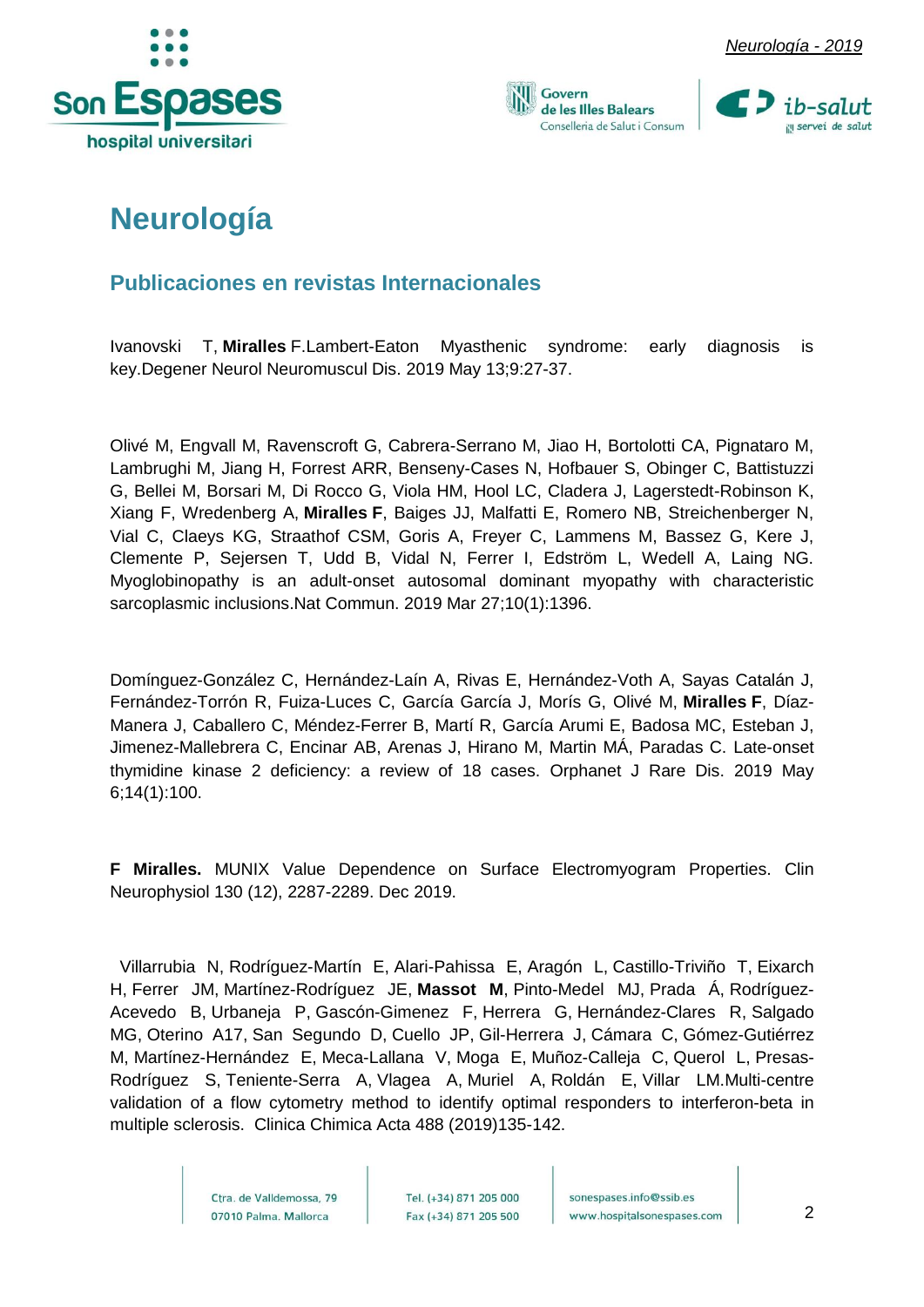





[Santos García D](https://www.ncbi.nlm.nih.gov/pubmed/?term=Santos%20Garc%C3%ADa%20D%5BAuthor%5D&cauthor=true&cauthor_uid=31179586)<sup>1</sup>, [Jesús S](https://www.ncbi.nlm.nih.gov/pubmed/?term=Jes%C3%BAs%20S%5BAuthor%5D&cauthor=true&cauthor_uid=31179586)<sup>2</sup>, [Aguilar M](https://www.ncbi.nlm.nih.gov/pubmed/?term=Aguilar%20M%5BAuthor%5D&cauthor=true&cauthor_uid=31179586)<sup>3</sup>, Planellas LL<sup>4</sup>, [García Caldentey](https://www.ncbi.nlm.nih.gov/pubmed/?term=Garc%C3%ADa%20Caldentey%20J%5BAuthor%5D&cauthor=true&cauthor_uid=31179586) J<sup>5</sup>, Caballol N<sup>6</sup>, [Legarda I](https://www.ncbi.nlm.nih.gov/pubmed/?term=Legarda%20I%5BAuthor%5D&cauthor=true&cauthor_uid=31179586)<sup>7</sup>, [Hernández Vara](https://www.ncbi.nlm.nih.gov/pubmed/?term=Hern%C3%A1ndez%20Vara%20J%5BAuthor%5D&cauthor=true&cauthor_uid=31179586) J<sup>8</sup>, [Cabo I](https://www.ncbi.nlm.nih.gov/pubmed/?term=Cabo%20I%5BAuthor%5D&cauthor=true&cauthor_uid=31179586)<sup>9</sup>, [López Manzanares L](https://www.ncbi.nlm.nih.gov/pubmed/?term=L%C3%B3pez%20Manzanares%20L%5BAuthor%5D&cauthor=true&cauthor_uid=31179586)<sup>10</sup>, [González Aramburu](https://www.ncbi.nlm.nih.gov/pubmed/?term=Gonz%C3%A1lez%20Aramburu%20I%5BAuthor%5D&cauthor=true&cauthor_uid=31179586) [I](https://www.ncbi.nlm.nih.gov/pubmed/?term=Gonz%C3%A1lez%20Aramburu%20I%5BAuthor%5D&cauthor=true&cauthor_uid=31179586)<sup>11</sup>, Ávila [Rivera MA](https://www.ncbi.nlm.nih.gov/pubmed/?term=%C3%81vila%20Rivera%20MA%5BAuthor%5D&cauthor=true&cauthor_uid=31179586)<sup>12</sup>, Catalán MJ<sup>13</sup>, [López Díaz L](https://www.ncbi.nlm.nih.gov/pubmed/?term=L%C3%B3pez%20D%C3%ADaz%20L%5BAuthor%5D&cauthor=true&cauthor_uid=31179586)<sup>14</sup>, [Puente V](https://www.ncbi.nlm.nih.gov/pubmed/?term=Puente%20V%5BAuthor%5D&cauthor=true&cauthor_uid=31179586)<sup>15</sup>, García Moreno [JM](https://www.ncbi.nlm.nih.gov/pubmed/?term=Garc%C3%ADa%20Moreno%20JM%5BAuthor%5D&cauthor=true&cauthor_uid=31179586)<sup>16</sup>, Borrué C<sup>17</sup>, Solano Vila B<sup>18</sup>, [Álvarez Sauco](https://www.ncbi.nlm.nih.gov/pubmed/?term=%C3%81lvarez%20Sauco%20M%5BAuthor%5D&cauthor=true&cauthor_uid=31179586) M<sup>19</sup>, [Vela L](https://www.ncbi.nlm.nih.gov/pubmed/?term=Vela%20L%5BAuthor%5D&cauthor=true&cauthor_uid=31179586)<sup>20</sup>, [Escalante S](https://www.ncbi.nlm.nih.gov/pubmed/?term=Escalante%20S%5BAuthor%5D&cauthor=true&cauthor_uid=31179586)<sup>21</sup>, Cubo  $E^{22}$ , [Carrillo Padilla F](https://www.ncbi.nlm.nih.gov/pubmed/?term=Carrillo%20Padilla%20F%5BAuthor%5D&cauthor=true&cauthor_uid=31179586)<sup>23</sup>, [Martínez Castrillo](https://www.ncbi.nlm.nih.gov/pubmed/?term=Mart%C3%ADnez%20Castrillo%20JC%5BAuthor%5D&cauthor=true&cauthor_uid=31179586) JC<sup>24</sup>, [Sánchez Alonso P](https://www.ncbi.nlm.nih.gov/pubmed/?term=S%C3%A1nchez%20Alonso%20P%5BAuthor%5D&cauthor=true&cauthor_uid=31179586)<sup>25</sup>, [Alonso Losada](https://www.ncbi.nlm.nih.gov/pubmed/?term=Alonso%20Losada%20MG%5BAuthor%5D&cauthor=true&cauthor_uid=31179586) [MG](https://www.ncbi.nlm.nih.gov/pubmed/?term=Alonso%20Losada%20MG%5BAuthor%5D&cauthor=true&cauthor_uid=31179586)<sup>26</sup>, [López Ariztegui](https://www.ncbi.nlm.nih.gov/pubmed/?term=L%C3%B3pez%20Ariztegui%20N%5BAuthor%5D&cauthor=true&cauthor_uid=31179586) N<sup>27</sup>, Gastón 1<sup>28</sup>, Kulisevsky J<sup>29</sup>, [Menéndez González M](https://www.ncbi.nlm.nih.gov/pubmed/?term=Men%C3%A9ndez%20Gonz%C3%A1lez%20M%5BAuthor%5D&cauthor=true&cauthor_uid=31179586)<sup>30</sup>, Seijo  $M^9$ , Rúiz Martínez J<sup>31</sup>, [Valero C](https://www.ncbi.nlm.nih.gov/pubmed/?term=Valero%20C%5BAuthor%5D&cauthor=true&cauthor_uid=31179586)<sup>32</sup>, [Kurtis M](https://www.ncbi.nlm.nih.gov/pubmed/?term=Kurtis%20M%5BAuthor%5D&cauthor=true&cauthor_uid=31179586)<sup>33</sup>, [de Fábregues-Boixar](https://www.ncbi.nlm.nih.gov/pubmed/?term=de%20F%C3%A1bregues-Boixar%20O%5BAuthor%5D&cauthor=true&cauthor_uid=31179586) O<sup>8</sup>, [González Ardura](https://www.ncbi.nlm.nih.gov/pubmed/?term=Gonz%C3%A1lez%20Ardura%20J%5BAuthor%5D&cauthor=true&cauthor_uid=31179586)  $J^{34}$  $J^{34}$ **Jurczynska**  $^{35}$ , [Martinez-Martin P](https://www.ncbi.nlm.nih.gov/pubmed/?term=Martinez-Martin%20P%5BAuthor%5D&cauthor=true&cauthor_uid=31179586) $^{36}$  $P^{36}$ , Mir ; **[COPPADIS Study](https://www.ncbi.nlm.nih.gov/pubmed/?term=COPPADIS%20Study%20Group%5BCorporate%20Author%5D)  [Group.](https://www.ncbi.nlm.nih.gov/pubmed/?term=COPPADIS%20Study%20Group%5BCorporate%20Author%5D)**COPPADIS15 (COhort of Patients with PArkinson's DIsease in Spain, 2015):On ongo ing global Parkinson's disease project about disease progression with more than 1000 subjec ts included. Results from the baseline evaluation[.EurJNeurol.](EurJNeurol.) 2019 Nov;26(11):1399-1407. doi: 10.1111/ene.14008. Epub 2019 Jul 4.

[Santos García D](https://www.ncbi.nlm.nih.gov/pubmed/?term=Santos%20Garc%C3%ADa%20D%5BAuthor%5D&cauthor=true&cauthor_uid=31409572)<sup>1</sup>, [de Deus Fonticoba](https://www.ncbi.nlm.nih.gov/pubmed/?term=de%20Deus%20Fonticoba%20T%5BAuthor%5D&cauthor=true&cauthor_uid=31409572) T<sup>2</sup>, [Suárez Castro E](https://www.ncbi.nlm.nih.gov/pubmed/?term=Su%C3%A1rez%20Castro%20E%5BAuthor%5D&cauthor=true&cauthor_uid=31409572)<sup>2</sup>, Borrué C<sup>3</sup>, [Mata M](https://www.ncbi.nlm.nih.gov/pubmed/?term=Mata%20M%5BAuthor%5D&cauthor=true&cauthor_uid=31409572)<sup>3</sup>, Solano Vila [B](https://www.ncbi.nlm.nih.gov/pubmed/?term=Solano%20Vila%20B%5BAuthor%5D&cauthor=true&cauthor_uid=31409572)<sup>4</sup>, Cots Foraster A<sup>4</sup>, [Álvarez Sauco M](https://www.ncbi.nlm.nih.gov/pubmed/?term=%C3%81lvarez%20Sauco%20M%5BAuthor%5D&cauthor=true&cauthor_uid=31409572)<sup>5</sup>, [Rodríguez Pérez AB](https://www.ncbi.nlm.nih.gov/pubmed/?term=Rodr%C3%ADguez%20P%C3%A9rez%20AB%5BAuthor%5D&cauthor=true&cauthor_uid=31409572)<sup>5</sup>, [Vela L](https://www.ncbi.nlm.nih.gov/pubmed/?term=Vela%20L%5BAuthor%5D&cauthor=true&cauthor_uid=31409572)<sup>6</sup>, [Macías Y](https://www.ncbi.nlm.nih.gov/pubmed/?term=Mac%C3%ADas%20Y%5BAuthor%5D&cauthor=true&cauthor_uid=31409572)<sup>7</sup>, Escalante  $S^8$  $S^8$ , [Esteve P](https://www.ncbi.nlm.nih.gov/pubmed/?term=Esteve%20P%5BAuthor%5D&cauthor=true&cauthor_uid=31409572)<sup>8</sup>, [Reverté Villarroya S](https://www.ncbi.nlm.nih.gov/pubmed/?term=Revert%C3%A9%20Villarroya%20S%5BAuthor%5D&cauthor=true&cauthor_uid=31409572)<sup>8</sup>, [Cubo E](https://www.ncbi.nlm.nih.gov/pubmed/?term=Cubo%20E%5BAuthor%5D&cauthor=true&cauthor_uid=31409572)<sup>9</sup>, [Casas E](https://www.ncbi.nlm.nih.gov/pubmed/?term=Casas%20E%5BAuthor%5D&cauthor=true&cauthor_uid=31409572)<sup>9</sup>, [Arnaiz S](https://www.ncbi.nlm.nih.gov/pubmed/?term=Arnaiz%20S%5BAuthor%5D&cauthor=true&cauthor_uid=31409572)<sup>9</sup>, Carrillo Padilla [F](https://www.ncbi.nlm.nih.gov/pubmed/?term=Carrillo%20Padilla%20F%5BAuthor%5D&cauthor=true&cauthor_uid=31409572) 10 , [Pueyo Morlans](https://www.ncbi.nlm.nih.gov/pubmed/?term=Pueyo%20Morlans%20M%5BAuthor%5D&cauthor=true&cauthor_uid=31409572) M  $10$ , Mir  $P^{11}$ , Martinez-Martin P<sup>12</sup>; **Coppadis Study Group.**  Nonmotor symptoms burden, mood, and gait problems are the the most significant factors contributing toa poor quality of life in nondemented Parkinson's disease patients: Results from the COPPADIS Study Cohort. [Parkinsonism Relat](Parkinsonism%20Relat%20Disord.) Disord. 2019 Sep;66:151-157. doi: 10.1016/j.parkreldis.2019.07.031. Epub 2019 Jul 29.

[Santos-García D](https://www.ncbi.nlm.nih.gov/pubmed/?term=Santos-Garc%C3%ADa%20D%5BAuthor%5D&cauthor=true&cauthor_uid=31673927)<sup>1</sup>, [de Deus Fonticoba](https://www.ncbi.nlm.nih.gov/pubmed/?term=de%20Deus%20Fonticoba%20T%5BAuthor%5D&cauthor=true&cauthor_uid=31673927) T<sup>2</sup>, [Suárez Castro E](https://www.ncbi.nlm.nih.gov/pubmed/?term=Su%C3%A1rez%20Castro%20E%5BAuthor%5D&cauthor=true&cauthor_uid=31673927)<sup>2</sup>, Aneiros Díaz A<sup>2</sup>, Paz González [JM](https://www.ncbi.nlm.nih.gov/pubmed/?term=Paz%20Gonz%C3%A1lez%20JM%5BAuthor%5D&cauthor=true&cauthor_uid=31673927)<sup>3</sup>, Feal Panceiras MJ<sup>3</sup>, [García Sancho C](https://www.ncbi.nlm.nih.gov/pubmed/?term=Garc%C3%ADa%20Sancho%20C%5BAuthor%5D&cauthor=true&cauthor_uid=31673927)<sup>3</sup>, [Jesús S](https://www.ncbi.nlm.nih.gov/pubmed/?term=Jes%C3%BAs%20S%5BAuthor%5D&cauthor=true&cauthor_uid=31673927)<sup>4,5</sup>, [Mir P](https://www.ncbi.nlm.nih.gov/pubmed/?term=Mir%20P%5BAuthor%5D&cauthor=true&cauthor_uid=31673927)<sup>4,5</sup>, [Aguilar M](https://www.ncbi.nlm.nih.gov/pubmed/?term=Aguilar%20M%5BAuthor%5D&cauthor=true&cauthor_uid=31673927)<sup>6</sup>, Pastor [P](https://www.ncbi.nlm.nih.gov/pubmed/?term=Pastor%20P%5BAuthor%5D&cauthor=true&cauthor_uid=31673927)<sup>6</sup>, [Hernández Vara J](https://www.ncbi.nlm.nih.gov/pubmed/?term=Hern%C3%A1ndez%20Vara%20J%5BAuthor%5D&cauthor=true&cauthor_uid=31673927)<sup>7</sup>, [de Fábregues-Boixar](https://www.ncbi.nlm.nih.gov/pubmed/?term=de%20F%C3%A1bregues-Boixar%20O%5BAuthor%5D&cauthor=true&cauthor_uid=31673927) O<sup>7</sup>, [Puente V](https://www.ncbi.nlm.nih.gov/pubmed/?term=Puente%20V%5BAuthor%5D&cauthor=true&cauthor_uid=31673927)<sup>8</sup>, [Crespo Cuevas A](https://www.ncbi.nlm.nih.gov/pubmed/?term=Crespo%20Cuevas%20A%5BAuthor%5D&cauthor=true&cauthor_uid=31673927)<sup>8</sup>, [González-](https://www.ncbi.nlm.nih.gov/pubmed/?term=Gonz%C3%A1lez-Aramburu%20I%5BAuthor%5D&cauthor=true&cauthor_uid=31673927)[Aramburu I](https://www.ncbi.nlm.nih.gov/pubmed/?term=Gonz%C3%A1lez-Aramburu%20I%5BAuthor%5D&cauthor=true&cauthor_uid=31673927)<sup>5,9</sup>, [Infante J](https://www.ncbi.nlm.nih.gov/pubmed/?term=Infante%20J%5BAuthor%5D&cauthor=true&cauthor_uid=31673927)<sup>5,9</sup>, [Carrillo Padilla F](https://www.ncbi.nlm.nih.gov/pubmed/?term=Carrillo%20Padilla%20F%5BAuthor%5D&cauthor=true&cauthor_uid=31673927)<sup>10</sup>, [Pueyo M](https://www.ncbi.nlm.nih.gov/pubmed/?term=Pueyo%20M%5BAuthor%5D&cauthor=true&cauthor_uid=31673927)<sup>10</sup>, [Escalante S](https://www.ncbi.nlm.nih.gov/pubmed/?term=Escalante%20S%5BAuthor%5D&cauthor=true&cauthor_uid=31673927)<sup>11</sup>, Bernardo [N](https://www.ncbi.nlm.nih.gov/pubmed/?term=Bernardo%20N%5BAuthor%5D&cauthor=true&cauthor_uid=31673927)<sup>11</sup>, [Solano B](https://www.ncbi.nlm.nih.gov/pubmed/?term=Solano%20B%5BAuthor%5D&cauthor=true&cauthor_uid=31673927)<sup>12</sup>, Cots Foraster A<sup>12</sup>, Martinez-Martin P<sup>5,13</sup>; [COPPADIS Study](https://www.ncbi.nlm.nih.gov/pubmed/?term=COPPADIS%20Study%20Group%5BCorporate%20Author%5D) Group. High ultrasensitive serum C-reactive protein may

be related to freezing of gait in Parkinson's disease patients. [J Neural Transm](https://www.ncbi.nlm.nih.gov/pubmed/?term=High+ultrasensitive+serum+C-reactive+protein+may+be+related+to+freezing+of+gait+in+Parkinson%E2%80%99s+disease+patients) [\(Vienna\).](https://www.ncbi.nlm.nih.gov/pubmed/?term=High+ultrasensitive+serum+C-reactive+protein+may+be+related+to+freezing+of+gait+in+Parkinson%E2%80%99s+disease+patients) 2019 Dec;126(12):1599-1608. doi: 10.1007/s00702-019-02096-8. Epub 2019 Oct 31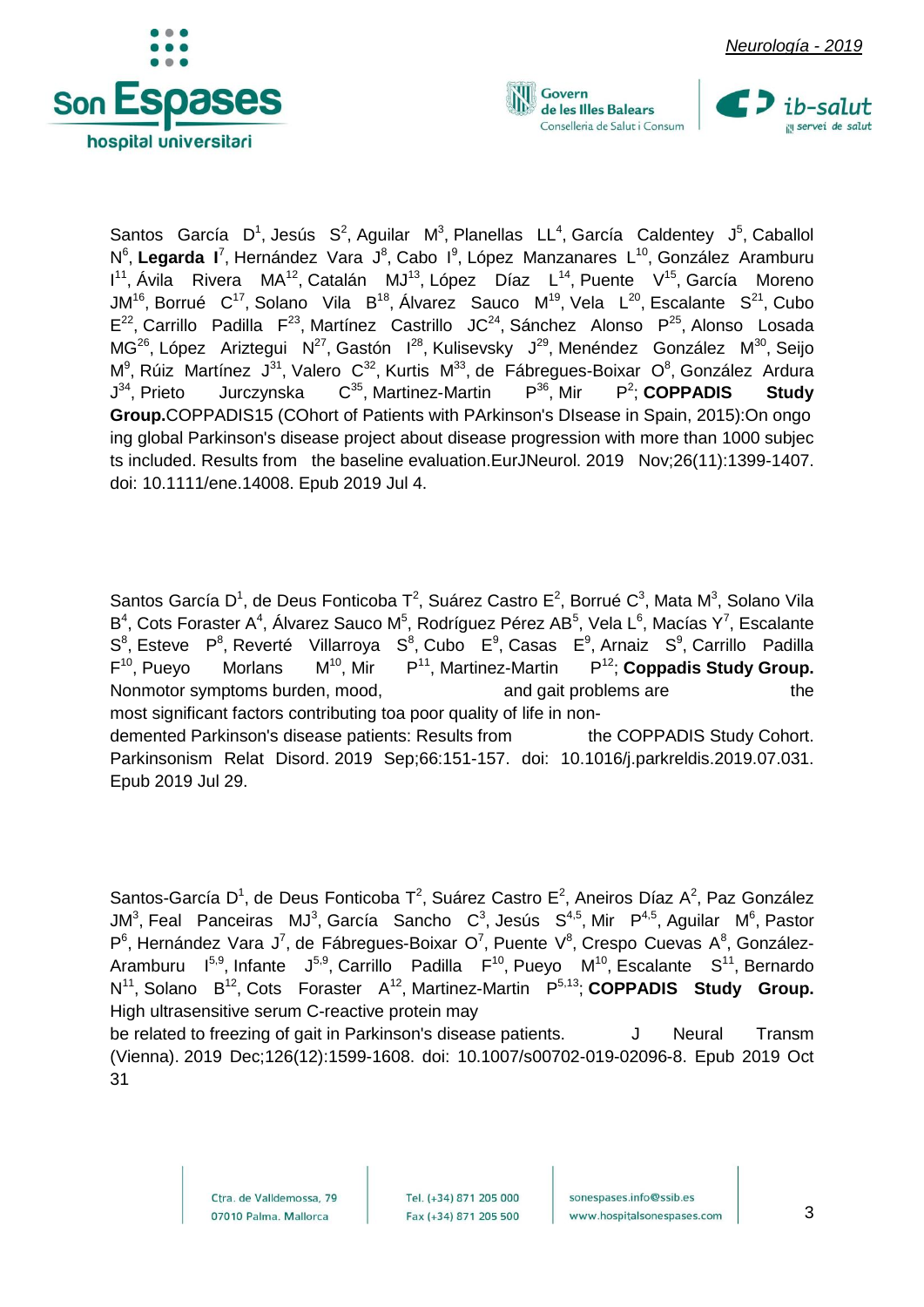







[Torres-Aguila NP](https://www.ncbi.nlm.nih.gov/pubmed/?term=Torres-Aguila%20NP%5BAuthor%5D&cauthor=true&cauthor_uid=31587654)<sup>1,2</sup>, [Carrera C](https://www.ncbi.nlm.nih.gov/pubmed/?term=Carrera%20C%5BAuthor%5D&cauthor=true&cauthor_uid=31587654)<sup>2</sup>, [Giese AK](https://www.ncbi.nlm.nih.gov/pubmed/?term=Giese%20AK%5BAuthor%5D&cauthor=true&cauthor_uid=31587654)<sup>3</sup>, [Cullell N](https://www.ncbi.nlm.nih.gov/pubmed/?term=Cullell%20N%5BAuthor%5D&cauthor=true&cauthor_uid=31587654)<sup>4</sup>, [Muiño E](https://www.ncbi.nlm.nih.gov/pubmed/?term=Mui%C3%B1o%20E%5BAuthor%5D&cauthor=true&cauthor_uid=31587654)<sup>1</sup>, [Cárcel-Márquez J](https://www.ncbi.nlm.nih.gov/pubmed/?term=C%C3%A1rcel-M%C3%A1rquez%20J%5BAuthor%5D&cauthor=true&cauthor_uid=31587654)<sup>1</sup>, [Gallego-](https://www.ncbi.nlm.nih.gov/pubmed/?term=Gallego-Fabrega%20C%5BAuthor%5D&cauthor=true&cauthor_uid=31587654)[Fabrega C](https://www.ncbi.nlm.nih.gov/pubmed/?term=Gallego-Fabrega%20C%5BAuthor%5D&cauthor=true&cauthor_uid=31587654)<sup>1,4</sup>, [González-Sánchez J](https://www.ncbi.nlm.nih.gov/pubmed/?term=Gonz%C3%A1lez-S%C3%A1nchez%20J%5BAuthor%5D&cauthor=true&cauthor_uid=31587654)<sup>1,4,5</sup>, [Del Mar Freijo M](https://www.ncbi.nlm.nih.gov/pubmed/?term=Del%20Mar%20Freijo%20M%5BAuthor%5D&cauthor=true&cauthor_uid=31587654)<sup>6</sup>, [Álvarez-Sabín J](https://www.ncbi.nlm.nih.gov/pubmed/?term=%C3%81lvarez-Sab%C3%ADn%20J%5BAuthor%5D&cauthor=true&cauthor_uid=31587654)<sup>7</sup>, [Molina C](https://www.ncbi.nlm.nih.gov/pubmed/?term=Molina%20C%5BAuthor%5D&cauthor=true&cauthor_uid=31587654)<sup>7</sup>, Ribó [M](https://www.ncbi.nlm.nih.gov/pubmed/?term=Rib%C3%B3%20M%5BAuthor%5D&cauthor=true&cauthor_uid=31587654)<sup>7</sup>, [Jimenez-Conde J](https://www.ncbi.nlm.nih.gov/pubmed/?term=Jimenez-Conde%20J%5BAuthor%5D&cauthor=true&cauthor_uid=31587654)<sup>8,9,10</sup>, [Roquer J](https://www.ncbi.nlm.nih.gov/pubmed/?term=Roquer%20J%5BAuthor%5D&cauthor=true&cauthor_uid=31587654)<sup>8,9,10</sup>, [Sobrino T](https://www.ncbi.nlm.nih.gov/pubmed/?term=Sobrino%20T%5BAuthor%5D&cauthor=true&cauthor_uid=31587654)<sup>11</sup>, [Campos F](https://www.ncbi.nlm.nih.gov/pubmed/?term=Campos%20F%5BAuthor%5D&cauthor=true&cauthor_uid=31587654)<sup>11</sup>, [Castillo J](https://www.ncbi.nlm.nih.gov/pubmed/?term=Castillo%20J%5BAuthor%5D&cauthor=true&cauthor_uid=31587654)<sup>11</sup>, [Muñoz-](https://www.ncbi.nlm.nih.gov/pubmed/?term=Mu%C3%B1oz-Narbona%20L%5BAuthor%5D&cauthor=true&cauthor_uid=31587654)[Narbona L](https://www.ncbi.nlm.nih.gov/pubmed/?term=Mu%C3%B1oz-Narbona%20L%5BAuthor%5D&cauthor=true&cauthor_uid=31587654)<sup>12</sup>, [Lopez-Cancio E](https://www.ncbi.nlm.nih.gov/pubmed/?term=Lopez-Cancio%20E%5BAuthor%5D&cauthor=true&cauthor_uid=31587654)<sup>13</sup>, [Dàvalos A](https://www.ncbi.nlm.nih.gov/pubmed/?term=D%C3%A0valos%20A%5BAuthor%5D&cauthor=true&cauthor_uid=31587654)<sup>12</sup>, **[Diaz-Navarro R](https://www.ncbi.nlm.nih.gov/pubmed/?term=Diaz-Navarro%20R%5BAuthor%5D&cauthor=true&cauthor_uid=31587654)<sup>14</sup>, [Tur S](https://www.ncbi.nlm.nih.gov/pubmed/?term=Tur%20S%5BAuthor%5D&cauthor=true&cauthor_uid=31587654)<sup>14</sup>,** Vives-Bauza [C](https://www.ncbi.nlm.nih.gov/pubmed/?term=Vives-Bauza%20C%5BAuthor%5D&cauthor=true&cauthor_uid=31587654)<sup>14</sup>, [Serrano-Heras G](https://www.ncbi.nlm.nih.gov/pubmed/?term=Serrano-Heras%20G%5BAuthor%5D&cauthor=true&cauthor_uid=31587654)<sup>15</sup>, [Segura T](https://www.ncbi.nlm.nih.gov/pubmed/?term=Segura%20T%5BAuthor%5D&cauthor=true&cauthor_uid=31587654)<sup>15</sup>, [Krupinski J](https://www.ncbi.nlm.nih.gov/pubmed/?term=Krupinski%20J%5BAuthor%5D&cauthor=true&cauthor_uid=31587654)<sup>5,16</sup>, [Delgado-Mederos R](https://www.ncbi.nlm.nih.gov/pubmed/?term=Delgado-Mederos%20R%5BAuthor%5D&cauthor=true&cauthor_uid=31587654)<sup>17</sup>, Martí-Fàbregas [J](https://www.ncbi.nlm.nih.gov/pubmed/?term=Mart%C3%AD-F%C3%A0bregas%20J%5BAuthor%5D&cauthor=true&cauthor_uid=31587654)<sup>17</sup>, [Heitsch L](https://www.ncbi.nlm.nih.gov/pubmed/?term=Heitsch%20L%5BAuthor%5D&cauthor=true&cauthor_uid=31587654)<sup>18,19</sup>, [Ibañez L](https://www.ncbi.nlm.nih.gov/pubmed/?term=Iba%C3%B1ez%20L%5BAuthor%5D&cauthor=true&cauthor_uid=31587654)<sup>20</sup>, [Cruchaga C](https://www.ncbi.nlm.nih.gov/pubmed/?term=Cruchaga%20C%5BAuthor%5D&cauthor=true&cauthor_uid=31587654)<sup>20</sup>, [Rost NS](https://www.ncbi.nlm.nih.gov/pubmed/?term=Rost%20NS%5BAuthor%5D&cauthor=true&cauthor_uid=31587654)<sup>3</sup>, [Montaner J](https://www.ncbi.nlm.nih.gov/pubmed/?term=Montaner%20J%5BAuthor%5D&cauthor=true&cauthor_uid=31587654)<sup>2,21,22</sup>, [Lee JM](https://www.ncbi.nlm.nih.gov/pubmed/?term=Lee%20JM%5BAuthor%5D&cauthor=true&cauthor_uid=31587654)<sup>19</sup>, [Fernandez-](https://www.ncbi.nlm.nih.gov/pubmed/?term=Fernandez-Cadenas%20I%5BAuthor%5D&cauthor=true&cauthor_uid=31587654)[Cadenas I](https://www.ncbi.nlm.nih.gov/pubmed/?term=Fernandez-Cadenas%20I%5BAuthor%5D&cauthor=true&cauthor_uid=31587654)<sup>1</sup>. Genome-Wide Association Study of White Blood Cell Counts in Patients With Ischemic Stroke. Stroke 2019 Dec;50(12):3618-3621. doi: 10.1161/STROKEAHA.119.026593. Epub 2019 Oct 7.

[Bornstein NM,](https://www.ncbi.nlm.nih.gov/pubmed/?term=Bornstein%20NM%5BAuthor%5D&cauthor=true&cauthor_uid=31133406) [Saver JL,](https://www.ncbi.nlm.nih.gov/pubmed/?term=Saver%20JL%5BAuthor%5D&cauthor=true&cauthor_uid=31133406) [Diener HC,](https://www.ncbi.nlm.nih.gov/pubmed/?term=Diener%20HC%5BAuthor%5D&cauthor=true&cauthor_uid=31133406) [Gorelick PB,](https://www.ncbi.nlm.nih.gov/pubmed/?term=Gorelick%20PB%5BAuthor%5D&cauthor=true&cauthor_uid=31133406) [Shuaib A,](https://www.ncbi.nlm.nih.gov/pubmed/?term=Shuaib%20A%5BAuthor%5D&cauthor=true&cauthor_uid=31133406) [Solberg Y,](https://www.ncbi.nlm.nih.gov/pubmed/?term=Solberg%20Y%5BAuthor%5D&cauthor=true&cauthor_uid=31133406) [Thackeray L,](https://www.ncbi.nlm.nih.gov/pubmed/?term=Thackeray%20L%5BAuthor%5D&cauthor=true&cauthor_uid=31133406) [Savic](https://www.ncbi.nlm.nih.gov/pubmed/?term=Savic%20M%5BAuthor%5D&cauthor=true&cauthor_uid=31133406)  [M,](https://www.ncbi.nlm.nih.gov/pubmed/?term=Savic%20M%5BAuthor%5D&cauthor=true&cauthor_uid=31133406) [Janelidze T,](https://www.ncbi.nlm.nih.gov/pubmed/?term=Janelidze%20T%5BAuthor%5D&cauthor=true&cauthor_uid=31133406) [Zarqua N](https://www.ncbi.nlm.nih.gov/pubmed/?term=Zarqua%20N%5BAuthor%5D&cauthor=true&cauthor_uid=31133406)<sup>0</sup>, [Yarnitsky D,](https://www.ncbi.nlm.nih.gov/pubmed/?term=Yarnitsky%20D%5BAuthor%5D&cauthor=true&cauthor_uid=31133406) [Molina CA;](https://www.ncbi.nlm.nih.gov/pubmed/?term=Molina%20CA%5BAuthor%5D&cauthor=true&cauthor_uid=31133406) ImpACT-24B investigators. Collaborators [\(80\)](https://www.ncbi.nlm.nih.gov/pubmed/?term=ImpACT-24B%20investigators%5BCorporate%20Author%5D) [Shuaib A,](https://www.ncbi.nlm.nih.gov/pubmed/?term=Shuaib%20A) [Hill M,](https://www.ncbi.nlm.nih.gov/pubmed/?term=Hill%20M) [Vaclavik D,](https://www.ncbi.nlm.nih.gov/pubmed/?term=Vaclavik%20D) [Skoloudik D,](https://www.ncbi.nlm.nih.gov/pubmed/?term=Skoloudik%20D) [Fiksa J,](https://www.ncbi.nlm.nih.gov/pubmed/?term=Fiksa%20J) [Andersen G,](https://www.ncbi.nlm.nih.gov/pubmed/?term=Andersen%20G) [Jakala P,](https://www.ncbi.nlm.nih.gov/pubmed/?term=Jakala%20P) [Tatlisumak](https://www.ncbi.nlm.nih.gov/pubmed/?term=Tatlisumak%20T)  [T,](https://www.ncbi.nlm.nih.gov/pubmed/?term=Tatlisumak%20T) [Kuzmanovski I,](https://www.ncbi.nlm.nih.gov/pubmed/?term=Kuzmanovski%20I) [Guillon B,](https://www.ncbi.nlm.nih.gov/pubmed/?term=Guillon%20B) [Chabriat H,](https://www.ncbi.nlm.nih.gov/pubmed/?term=Chabriat%20H) [Mahagne MH,](https://www.ncbi.nlm.nih.gov/pubmed/?term=Mahagne%20MH) [Timsit S,](https://www.ncbi.nlm.nih.gov/pubmed/?term=Timsit%20S) [Ronziere T,](https://www.ncbi.nlm.nih.gov/pubmed/?term=Ronziere%20T) [Ingorokva](https://www.ncbi.nlm.nih.gov/pubmed/?term=Ingorokva%20G)  [G,](https://www.ncbi.nlm.nih.gov/pubmed/?term=Ingorokva%20G) [Beridze M,](https://www.ncbi.nlm.nih.gov/pubmed/?term=Beridze%20M) [Beridze M,](https://www.ncbi.nlm.nih.gov/pubmed/?term=Beridze%20M) [Zarqua N,](https://www.ncbi.nlm.nih.gov/pubmed/?term=Zarqua%20N) [Kharaishvili N,](https://www.ncbi.nlm.nih.gov/pubmed/?term=Kharaishvili%20N) [Kakabadze N,](https://www.ncbi.nlm.nih.gov/pubmed/?term=Kakabadze%20N) [Janelidze T,](https://www.ncbi.nlm.nih.gov/pubmed/?term=Janelidze%20T) [Griewing](https://www.ncbi.nlm.nih.gov/pubmed/?term=Griewing%20B)  [B,](https://www.ncbi.nlm.nih.gov/pubmed/?term=Griewing%20B) [Hobohm C,](https://www.ncbi.nlm.nih.gov/pubmed/?term=Hobohm%20C) [Schneider D,](https://www.ncbi.nlm.nih.gov/pubmed/?term=Schneider%20D) [Weimar C,](https://www.ncbi.nlm.nih.gov/pubmed/?term=Weimar%20C) [Poppert H,](https://www.ncbi.nlm.nih.gov/pubmed/?term=Poppert%20H) [Kimmig H,](https://www.ncbi.nlm.nih.gov/pubmed/?term=Kimmig%20H) [Berrouschot J,](https://www.ncbi.nlm.nih.gov/pubmed/?term=Berrouschot%20J) [Ringleb](https://www.ncbi.nlm.nih.gov/pubmed/?term=Ringleb%20P)  [P,](https://www.ncbi.nlm.nih.gov/pubmed/?term=Ringleb%20P) [Schwab S,](https://www.ncbi.nlm.nih.gov/pubmed/?term=Schwab%20S) [Kohrmann M,](https://www.ncbi.nlm.nih.gov/pubmed/?term=Kohrmann%20M) [Kallmunzer B,](https://www.ncbi.nlm.nih.gov/pubmed/?term=Kallmunzer%20B) [Kollmar R,](https://www.ncbi.nlm.nih.gov/pubmed/?term=Kollmar%20R) [Endres M,](https://www.ncbi.nlm.nih.gov/pubmed/?term=Endres%20M) [Hausler KG,](https://www.ncbi.nlm.nih.gov/pubmed/?term=Hausler%20KG) [Cheung](https://www.ncbi.nlm.nih.gov/pubmed/?term=Cheung%20R)  [R,](https://www.ncbi.nlm.nih.gov/pubmed/?term=Cheung%20R) [Wai Hong Leung T,](https://www.ncbi.nlm.nih.gov/pubmed/?term=Wai%20Hong%20Leung%20T) [Dorodnicov E,](https://www.ncbi.nlm.nih.gov/pubmed/?term=Dorodnicov%20E) [Halevi H,](https://www.ncbi.nlm.nih.gov/pubmed/?term=Halevi%20H) [Auriel E,](https://www.ncbi.nlm.nih.gov/pubmed/?term=Auriel%20E) [Streifler J,](https://www.ncbi.nlm.nih.gov/pubmed/?term=Streifler%20J) [Leker](https://www.ncbi.nlm.nih.gov/pubmed/?term=Leker%20R)  [R,](https://www.ncbi.nlm.nih.gov/pubmed/?term=Leker%20R) [Schwammenthal Y,](https://www.ncbi.nlm.nih.gov/pubmed/?term=Schwammenthal%20Y) [Toni D,](https://www.ncbi.nlm.nih.gov/pubmed/?term=Toni%20D) [Agnelli G,](https://www.ncbi.nlm.nih.gov/pubmed/?term=Agnelli%20G) [Caso V,](https://www.ncbi.nlm.nih.gov/pubmed/?term=Caso%20V) [Słowik A,](https://www.ncbi.nlm.nih.gov/pubmed/?term=S%C5%82owik%20A) [Czlonkowska A,](https://www.ncbi.nlm.nih.gov/pubmed/?term=Czlonkowska%20A) [Lubinski](https://www.ncbi.nlm.nih.gov/pubmed/?term=Lubinski%20I)  [I,](https://www.ncbi.nlm.nih.gov/pubmed/?term=Lubinski%20I) [Kochanowicz J,](https://www.ncbi.nlm.nih.gov/pubmed/?term=Kochanowicz%20J) [Sobolewski P,](https://www.ncbi.nlm.nih.gov/pubmed/?term=Sobolewski%20P) [Brola W,](https://www.ncbi.nlm.nih.gov/pubmed/?term=Brola%20W) [Salgado AV,](https://www.ncbi.nlm.nih.gov/pubmed/?term=Salgado%20AV) [Correia C,](https://www.ncbi.nlm.nih.gov/pubmed/?term=Correia%20C) [Azevedo E,](https://www.ncbi.nlm.nih.gov/pubmed/?term=Azevedo%20E) [Roriz](https://www.ncbi.nlm.nih.gov/pubmed/?term=Roriz%20J)  [J,](https://www.ncbi.nlm.nih.gov/pubmed/?term=Roriz%20J) [Zarkov M,](https://www.ncbi.nlm.nih.gov/pubmed/?term=Zarkov%20M) [Savic M,](https://www.ncbi.nlm.nih.gov/pubmed/?term=Savic%20M) [Petrovic Z,](https://www.ncbi.nlm.nih.gov/pubmed/?term=Petrovic%20Z) [Krastev G,](https://www.ncbi.nlm.nih.gov/pubmed/?term=Krastev%20G) [Dvorak M,](https://www.ncbi.nlm.nih.gov/pubmed/?term=Dvorak%20M) [Rodriguez Campello A,](https://www.ncbi.nlm.nih.gov/pubmed/?term=Rodriguez%20Campello%20A) [Nunez](https://www.ncbi.nlm.nih.gov/pubmed/?term=Nunez%20AG)  [AG,](https://www.ncbi.nlm.nih.gov/pubmed/?term=Nunez%20AG) [Molina C,](https://www.ncbi.nlm.nih.gov/pubmed/?term=Molina%20C) [Purroy F,](https://www.ncbi.nlm.nih.gov/pubmed/?term=Purroy%20F) [Marti-Fabregas J,](https://www.ncbi.nlm.nih.gov/pubmed/?term=Marti-Fabregas%20J) [Arenillas J,](https://www.ncbi.nlm.nih.gov/pubmed/?term=Arenillas%20J) [Alonso M,](https://www.ncbi.nlm.nih.gov/pubmed/?term=Alonso%20M) [Cardona P,](https://www.ncbi.nlm.nih.gov/pubmed/?term=Cardona%20P) [Blanco](https://www.ncbi.nlm.nih.gov/pubmed/?term=Blanco%20Gonzalez%20M)  [Gonzalez M,](https://www.ncbi.nlm.nih.gov/pubmed/?term=Blanco%20Gonzalez%20M) **[Tur S,](https://www.ncbi.nlm.nih.gov/pubmed/?term=Tur%20S)** [Segura Martin T,](https://www.ncbi.nlm.nih.gov/pubmed/?term=Segura%20Martin%20T) [Anzhelika P,](https://www.ncbi.nlm.nih.gov/pubmed/?term=Anzhelika%20P) [Shownkeen H,](https://www.ncbi.nlm.nih.gov/pubmed/?term=Shownkeen%20H) [Concha M,](https://www.ncbi.nlm.nih.gov/pubmed/?term=Concha%20M) [Sethi P,](https://www.ncbi.nlm.nih.gov/pubmed/?term=Sethi%20P) [Sen](https://www.ncbi.nlm.nih.gov/pubmed/?term=Sen%20S)  [S,](https://www.ncbi.nlm.nih.gov/pubmed/?term=Sen%20S) [Zaidi S,](https://www.ncbi.nlm.nih.gov/pubmed/?term=Zaidi%20S) [Zaidi S,](https://www.ncbi.nlm.nih.gov/pubmed/?term=Zaidi%20S) [Devlin T.](https://www.ncbi.nlm.nih.gov/pubmed/?term=Devlin%20T) An injectable implant to stimulate the sphenopalatine ganglion for treatment of acute ischaemic stroke up to 24 h from onset (ImpACT-24B): an international, randomised, double-blind, sham-controlled, pivotal trial. [Lancet.](https://www.ncbi.nlm.nih.gov/pubmed/?term=ImpACT-24B%20investigators%5BCorporate%20Author%5D) 2019; 20;394(10194):219-229.

Carrera C, Cullell N, Torres-Águila N, Muiño E, Bustamante A, Dávalos A, López-Cancio E, Ribó M, Molina CA, Giralt-Steinhauer E, Soriano-Tárraga C, Mola-Caminal M, Jiménez-Conde J, Roquer J, Vives-Bauza C, **Navarro RD**, Obach V, Arenillas JF, Segura T, Serrano-Heras G, Martí-Fàbregas J, Freijo M, Cabezas JA, Tatlisumak T, Heitsch L, Ibañez L, Cruchaga C, Lee JM, Strbian D, Montaner J, Fernández-Cadenas I; Spanish Stroke Genetic Consortium. [Validation of a clinical-genetics score to predict hemorrhagic transformations](https://www.ncbi.nlm.nih.gov/pubmed/31366724)  [after rtPA.](https://www.ncbi.nlm.nih.gov/pubmed/31366724) Neurology. 2019; 27;93(9):e851-e863.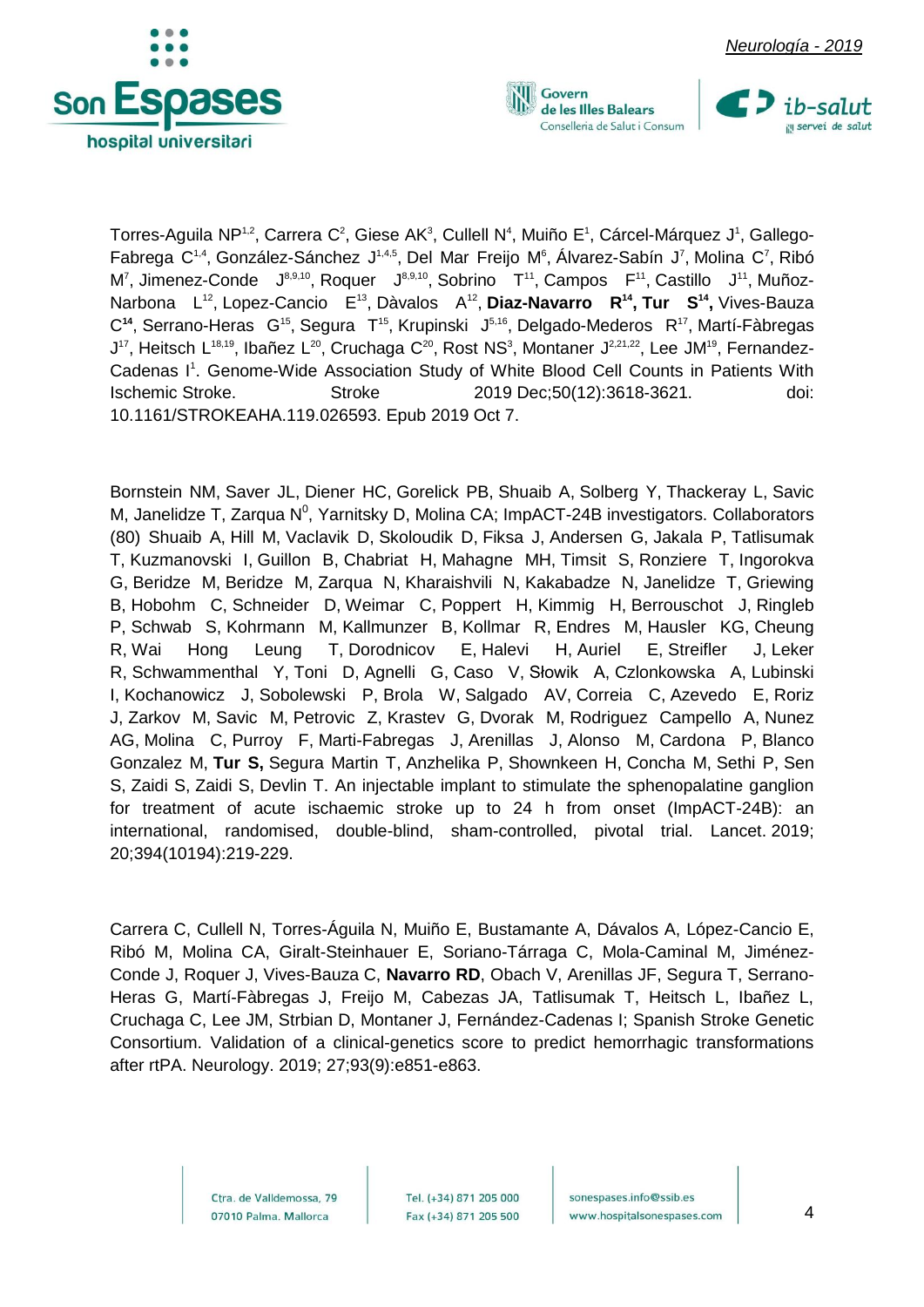





Sebastián Rausell J.M., **Martínez García A.B**., Jaume Llinás A.S., Escobio Prieto I. Efectos de la manipulación vertebral sobre el sistema nervioso autónomo. European Journal Osteopathy & Related Clinical Research, [S.l.], v. 13, n. 1, p. 12, oct. 2019. ISSN [2173-9242](tel:2173-9242).

#### <span id="page-5-0"></span>**Publicaciones en revistas Nacionales**

Fernandez O, Tintore M, Saiz A, **Calles-Hernandez MC**, Comabella M, Ramio-Torrenta L, Oterino A, Izquierdo G, Tellez N, Garcia-Merino JA, Brieva L, Arnal-Garcia C, Aladro Y, Mendibe-Bilbao MM, Meca-Lallana JE, Romero-Pinel L, Martinez-Gines ML, Arroyo R, Oreja-Guevara C, Costa-Frossard L, Carrascal P, Rodriguez-Antiguedad A. [Review of the](https://www.ncbi.nlm.nih.gov/pubmed/31070235)  novelties presented [at the 2018 ECTRIMS Congress: 11th Post-ECTRIMS Meeting \(I\) .](https://www.ncbi.nlm.nih.gov/pubmed/31070235) Rev Neurol. 2019 May 16;68(10):431-441. doi: 10.33588/rn.6810.2019120. Review. Spanish.

Fernandez O, Tintore M, Saiz A, **Calles-Hernandez MC**, Comabella M, Ramio-Torrenta L, Oterino A, Izquierdo G, Tellez N, Garcia-Merino JA, Brieva L, Arnal-Garcia C, Aladro Y, Mendibe-Bilbao MM, Meca-Lallana JE, Romero-Pinel L, Martinez-Gines ML, Arroyo R, Oreja-Guevara C, Costa-Frossard L, Carrascal P, Rodriguez-Antiguedad A. [Review of the](https://www.ncbi.nlm.nih.gov/pubmed/31132136)  [novelties presented at the 2018 ECTRIMS Congress: 11th Post-ECTRIMS Meeting \(II\).R](https://www.ncbi.nlm.nih.gov/pubmed/31132136)ev Neurol. 2019 Jun 1;68(11):468-479. doi: 10.33588/rn.6811.2019121. Review. Spanish, English

#### <span id="page-5-1"></span>**Comunicaciones a Congresos Internacionales**

Póster: **A Valero Mut, T Mateos Salas, P Agüero Rueda, A Boix Moreno, S Tur Campos, R Díaz Navarro, C Jiménez Martínez**, A Medina-Dols, J Pol-Fuster, C Vives Bauzà. Neutrophil to lymphocyte ratio as a functional predictor in acute ischemic stroke. 5th European Stroke Organization Conference. Milán. Mayo 2019.

Póster: RM vivanco-Hidalgo, E Azevedo, A Rosa, E Bernal Delgado, **C Jiménez** Martínez, M Herrera Isasi, M Villegas, M Gallofré, C Arquizan, JM Olivot, F Lupiáñez-Villanueva, N Febrer, S Abilleira. The ICTUSnet Project. A network of excellence for the development and implementation of innovative models of integrated stroke care in southwest european regions. 5th European Stroke Organization Conference. Milán. Mayo 2019.

> Ctra, de Valldemossa, 79 07010 Palma. Mallorca

Tel. (+34) 871 205 000 Fax (+34) 871 205 500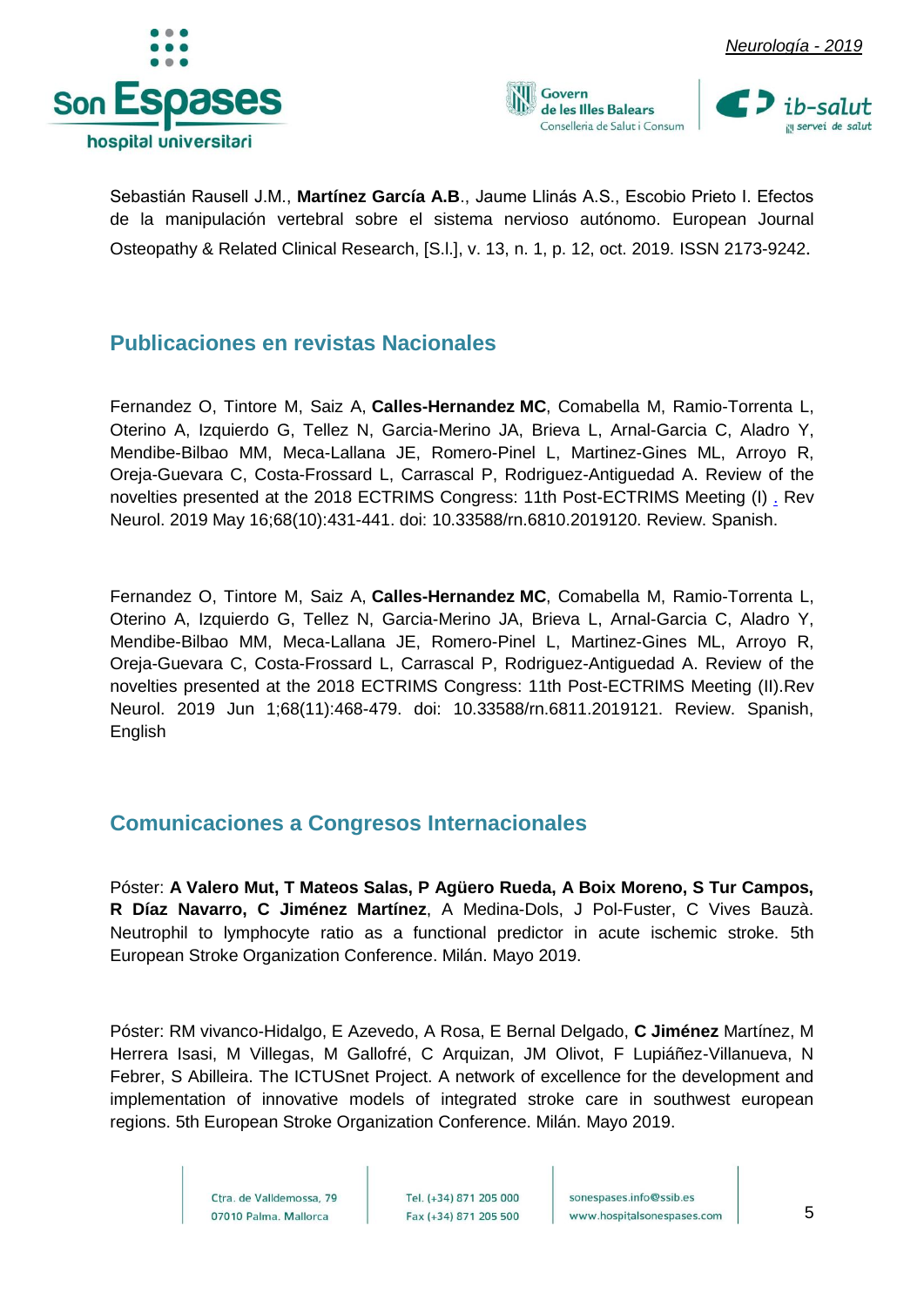



Póster: Cubo E, Casas E, Arnaiz S, Escalante S, Reverté-Villarrola S, Carrillo Padilla F, Pueyo Morlans M, Martínez Castrillo JC, Alonso Cánovas A, Sánchez Alonso P, Novo Ponte S, Alonso Losada MG, López Ariztegui N, Segundo Rodríguez JC, Gastón MI, Clavero P, Menéndez González M, Blázquez Estrada M, Martínez Martín P, Santos García D; **COPPADIS Study Group**. Association of Motor and Non Motor Symptoms Severity with Motor Laterality Asymmetry in Parkinson´s Disease. 71st Annual Meeting Philadelphia, 4-10 de Mayo de 2019.

**Govern** 

de les Illes Balears

Póster: Ávila Rivera A, Jesus Maestre S, Aguilar M, Planellas LL, García Caldentey J, Caballol Pons N, Legarda I, Hernández Vara J, Cubo E, López Manzanares L, González Aramburu I, Catalán Alonso MJ, López Díaz L, García Moreno JM, Borrué C, Martínez Castrillo JC, Álvarez Sauco M, Vela L; Martinez-Martin P, Santos García D; **COPPADIS Study Group**. Comorbidity and polypharmacy in Parkinson's disease: comparative study with control group. Results from the COPPADIS Study Cohort. 71st Annual Meeting Philadelphia, 4-10 de Mayo de 2019

Póster: Santos García D, de Deus Fonticoba T, Suárez Castro E, Ángel Aneiros Díaz, Jesús S, Mir P, Planellas LL, García Caldentey J, Caballol N, **Legarda I,** Hernández Vara J, González Aramburu I, Ávila Rivera MA, Catalán MJ, Víctor Nogueira, Álvarez Sauco M, Vela L, Escalante S, Cubo E, Sánchez Alonso P, Alonso Losada MG, López Ariztegui N, Martinez-Martin P; **COPPADIS Study Group.** Impact of freezing of gait on functional dependency in Parkinson´s disease. Results from the COPPADIS Study Cohort. 5th Congress of the European Academy of Neurology. Oslo, 29 de Junio a 2 de Julio de 2019.

Poster: Santos García D, de Deus Fonticoba T, Suárez Castro E, Aneiros Díaz A, McAfee D, Jesús S, Aguilar M, Planellas LL, García Caldentey J, Caballol N, **Vives B**, Hernández Vara J, Cabo I, López Manzanares L, González Aramburu I, Ávila Rivera MA, Catalán MJ, López Díaz L, Puente V, García Moreno JM, Borrué C, Solano Vila B, Álvarez Sauco M, Vela L, Escalante S, Cubo E, Carrillo Padilla F, Martínez Castrillo JC, Sánchez Alonso P, Alonso Losada MG, López Ariztegui N, Gastón I, Kulisevsky J, Menéndez González M, Seijo M, Rúiz Martínez J, Valero C, Kurtis M, de Fábregues-Boixar O, González Ardura J, Prieto Jurczynska C, Martinez-Martin P, Mir P; COPPADIS Study. Non-motor symptoms burden is greater in early Parkinson´s disease patients with motor complications. 23th International Congress of Parkinson´s Disease and Movement Disorders. Niza, 22-26 de Septiembre de 2019.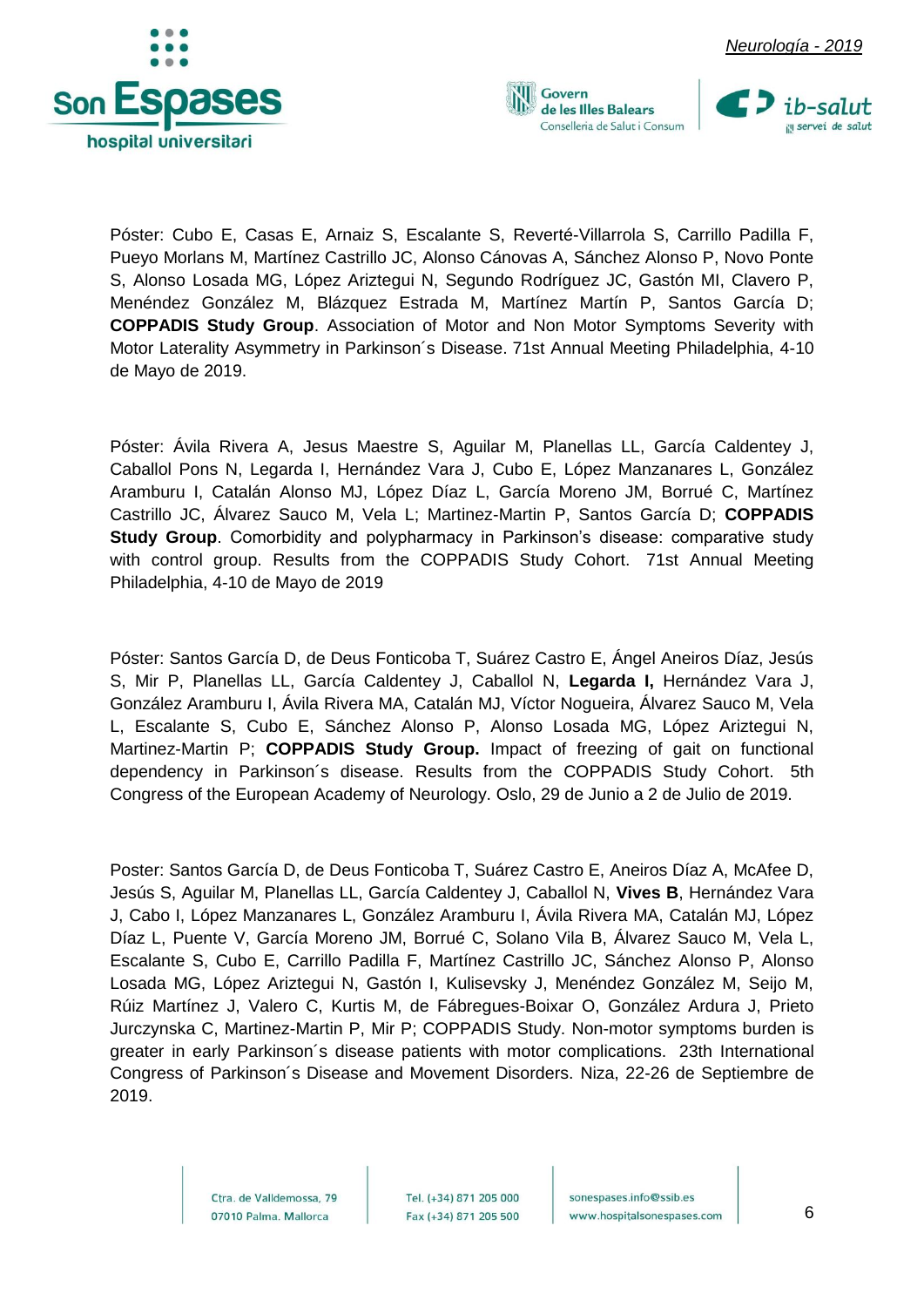



Poster: Aguilar Barberá M, Pastor Muñoz P, Solano Vila B, Cabo López I, Catalán Alonso MJ, Nogueira Fernández V, Puente Périz V, García Moreno JM, Pérez Noguera R, Borrué Fernández C, Mata álvarez-Satullano M, Álvarez Sauco M, Rodríguez Pérez AB, Vela Desojo L, Macías Macías Y, Martí Domènech MJ, Martinez-Martin P, Santos García D; **COPPADIS Study Group.** Gender differences in Motor symptoms, non-Motor symptoms and Quality of Life in Parkinson's disease. COPPADIS-2015 study cohort. 23th International Congress of Parkinson´s Disease and Movement Disorders. Niza, 22-26 de Septiembre de 2019.

Govern

de les Illes Balears

Póster: **Hermoso P, Montalvo MªV, Esteban G**. ¿Podemos mejorar la atención en el código ictus? XXVI Congreso Anual de la Sociedad Española de Enfermería Neurológica y II Congreso Internacional de Enfermería Neurológica. 20,21 y 22 de Noviembre. Sevilla 2019

#### <span id="page-7-0"></span>**Comunicaciones a Congresos Nacionales**

Comunicación oral: Feal Painceiras MJ, García Sancho C, Paz González JM, de Deus Fonticoba T, Suárez Castro E, Ángel Aneiros Díaz, Alonso Losada MG, Labandeira C, Cabo I, Seijo M, Vázquez Gómez R, Castro Lage M, López Díaz LM, González Ardura J, Nogueira V, Santos García D; **COPPADIS Study Group.** Impacto de los bloqueos de la marcha en el grado de autonomía de los pacientes con enfermedad de Parkinson. Resultados del estudio COPPADIS. XXXIII Reunión Anual de la Sociedad Gallega de Neurología, Ourense, 5 y 6 de Abril de 2019.

Comunicación oral: **A Moreno Rojas,** S Ramis Oliver, **S Tur Campos**, E Ferragut Roig, E Castaño Riera, **C Jiménez Martínez** en nombre del consorcio ICTUSnet. PROYECTO ICTUSnet. Red de excelencia para el desarrollo e implantación de modelos innovadores de atención integrada del ictus. XVII Reunión Anual Sociedad Balear de Neurología. Palma de Mallorca. Mayo 2019.

Comunicación oral: **Marcial Corujo, Margarita Massot, Rosa Díaz, Vanessa Núñez, Bernardo Sureda, Carmen Calles**. Efectos secundarios autoinmunes inhabituales en relación al tratamiento con Alemtuzumab en pacientes con Esclerosis Múltiple. XVII Reunión Anual Sociedad Balear de Neurología. Palma de Mallorca. Mayo 2019.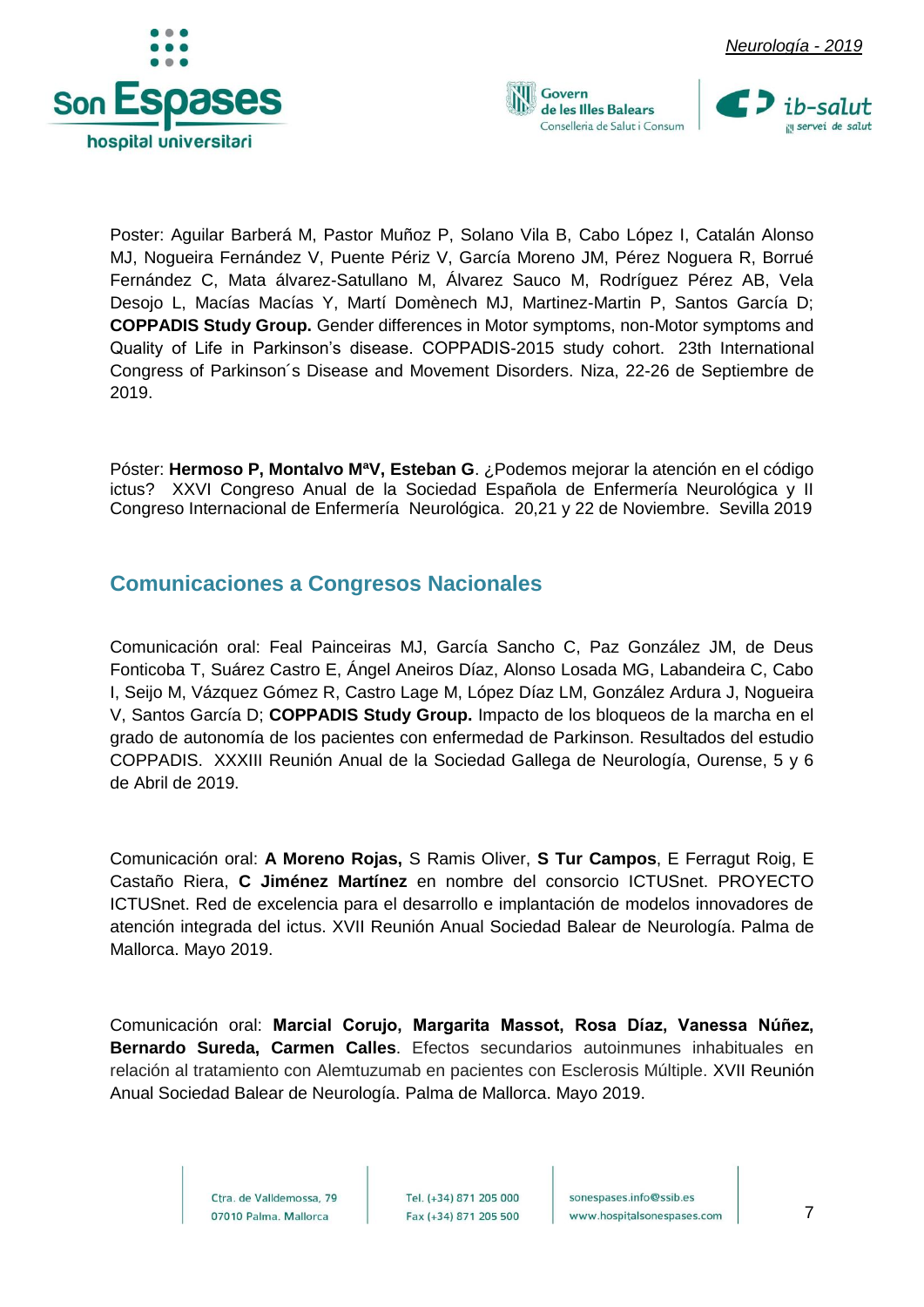



Comunicación oral: **T Mateos, S Tur, R Díaz, A Boix, F Valero**, S Miralbés, R Bermejo**, C Jiménez**. Descripción de los pacientes con trombosis venosa cerebral (TVC) sometidos a tratamiento mediante trombectomía mecánica en el Hospital Universitario Son Espases. XVII Reunión Anual Sociedad Balear de Neurología. Palma de Mallorca. Mayo 2019.

Comunicación oral: **Margarita Massot Cladera**, **Marcial Corujo Suárez, Rosa Díaz Navarro, Vanessa Núñez** Gutiérrez, Pilar Casquero , Rafael Ramos Asensio, **Bernardo Sureda Ramis, Antonio Mas Bonet, M Carmen Calles Hernández. .** Hemiparesia progresiva con lesiones de sustancia blanca. XVII Reunión Anual Sociedad Balear de Neurología. Palma de Mallorca. Mayo 2019.

Comunicación oral: **M Massot Cladera, F Miralles Morell**. Precisión de la medida de no invasiva de la distribución de la velocidad de conducción de las fibras musculares (VCFM) mediante la contracción voluntaria en sujetos sanos. XVII Reunión Anual Sociedad Balear de Neurología. Palma de Mallorca. Mayo 2019

Comunicación oral: **A Valero Mut, P Agüero Rueda,MM Rosselló Vadell, Marcial Corujo Suárez,** MD Moragues Benito,**M Massot Cladera**, **Vanessa Núñez Gutiérrez, Rosa Díaz Navarro, Bernardo Sureda Ramis, F Miralles Morell, MC Calles Hernández.**  Polineuropatía sensitivo-motora, neuropatía óptica y mielopatía como maniestaciones de una desmielinización combinada central y periférica. XVII Reunión Anual Sociedad Balear de Neurología. Palma de Mallorca. Mayo 2019.

Comunicación oral: **A Valero Mut, T Mateos Salas**, C Vives Bauzá, A Medina Dols, J Pol Fuster, **P Agüero Rueda, RM Díaz Navarro, A Boix Moreno, C Jiménez Martínez, S Tur Campos.** Relación entre Índice Neutrófilo Linfocito (INL) y el pronóstico funcional en el ictus isquémico. XVII Reunión Anual Sociedad Balear de Neurología. Palma de Mallorca. Mayo 2019.

Comunicación oral: **MM Rosselló Vadell, G Ferrer Juan**, J Rosell Andreo, JA Salinas Sanz, A Martín Santiago, E Miravet Fuster, MG Uriol Rivera, M Pons Rodríguez, J Lumbreras Fernández, MD Rodrigo Jiménez, V Tubau Vidaña, J Roldán Busto, FJ Montañez Campos, **MI Barceló Artigues.** Estudio descriptivo de los pacientes adultos del comité de esclerosis tuberosa del Hospital Universitario Son Espases que seguimos en Neurología. XVII Reunión Anual Sociedad Balear de Neurología. Palma de Mallorca. Mayo 2019.

> Ctra, de Valldemossa, 79 07010 Palma. Mallorca

Tel. (+34) 871 205 000 Fax (+34) 871 205 500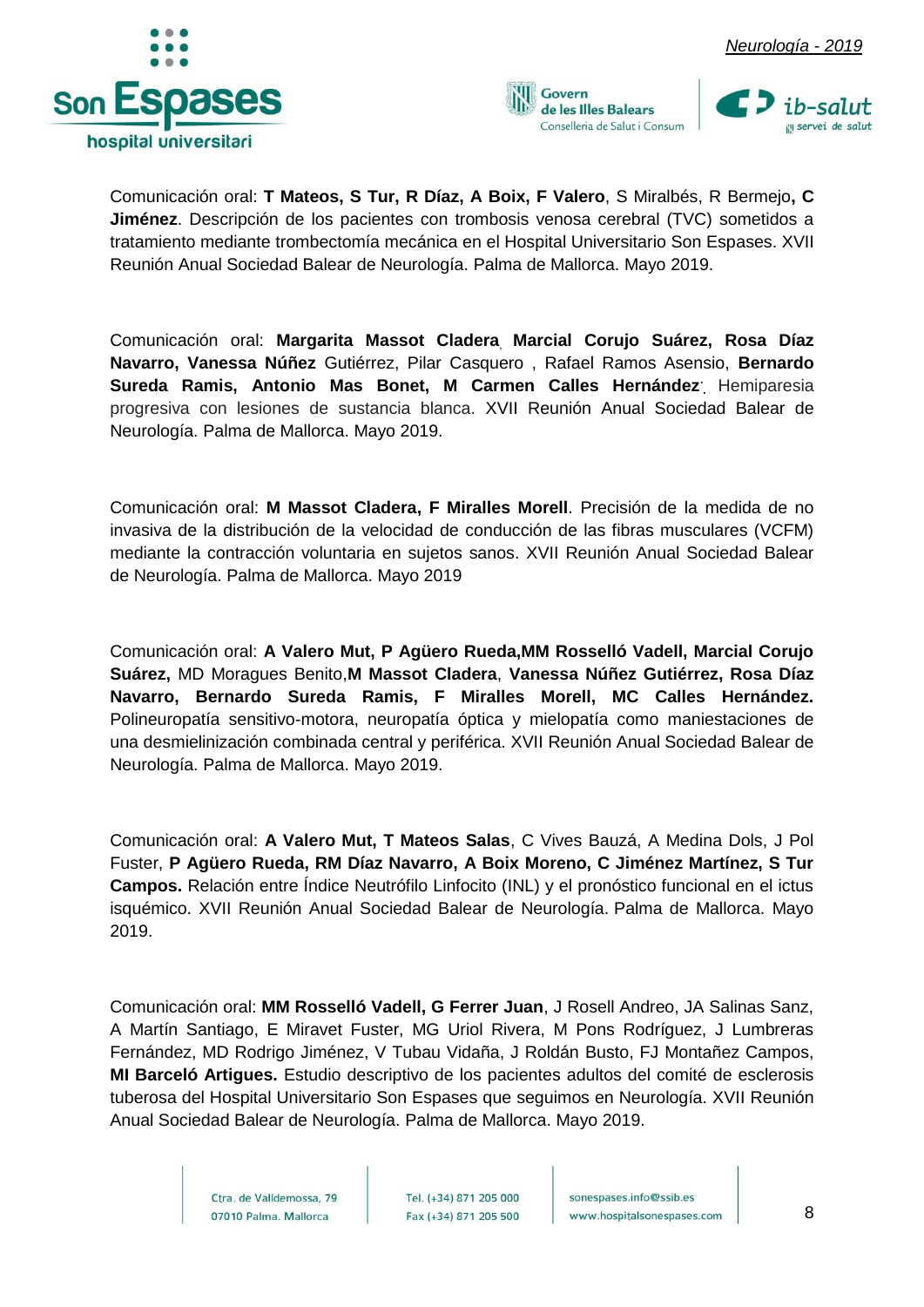





Comunicación oral: **MF Valero García, C Jiménez Martínez, AJ Moreno Rojas**, M Torres Juan, MJ Hernández-Coronado Quintero, **S Tur Campos**. Método Lean para mejorar los tiempos de actuación en el código ictus intrahospitalario**.** LXXI Reunión Anual Sociedad Española de Neurología. Sevilla. Noviembre de 2019.

Comunicación oral: **Agüero P, Valero A; Torres G, Camiña J, Molina F.J.** Motivos del cese del tratamiento con toxina botulínica en pacientes con migraña en el hospital universitario Son Espases. Estudio descriptivo. LXXI reunión de la Sociedad Española de Neurología. Sevilla, noviembre 2019.

Póster: **A Valero Mut, M Corujo Suárez, P Agüero Rueda, T Mateos Salas, S Tur Campos, R Díaz Navarro, A Boix Moreno, C Jiménez Martínez**, JR Urgelés Planellas. Serie de pacientes con historia de enfermedad cerebrovascular en tratamiento con los inhibidores de la PCSK9. XVII Reunión de la Sociedad Balear de Neurología. Palma. Mayo 2019.

Póster: **Agüero, P; Valero, M. F; Valero, A; Tarongí, S; Camiña, J; Mateos, T; Tur, S; Jiménez, C.** Trombectomía mecánica sobre el mismo territorio en la recurrencia precoz de ictus de gran vaso. Presentación de dos casos. XVII Reunión de la Sociedad Balear de Neurología. Palma. Mayo 2019.

Póster: **MF Valero García, G Torres Ruiz, M Corujo Suárez, M Massot Cladera, R Díaz Navarro, V Núñez Gutiérrez, B Sureda Ramis,** MB Núñez Sánchez, M Riera Sagrera,MC Ballester Ruiz, A Mas Bonet,**MC Calles Hernández**. Bortezomib en Neuromielitis Óptica (NMO) refractaria. XVII Reunión Anual Sociedad Balear de Neurología. Palma de Mallorca. Mayo 2019.

Póster: **G.Torres Ruiz, MF Valero García, P Agüero Rueda,** M Filgueira Dominguez, **T Mateos Salas, I Barceló Artigues,** JL Olea Vallejo, L Pallarés Ferreres,T Mas Bonet, **M Massot Cladera**. Encefalopatía progresiva en adulto joven. XVII Reunión Anual Sociedad Balear de Neurología. Palma de Mallorca. Mayo 2019.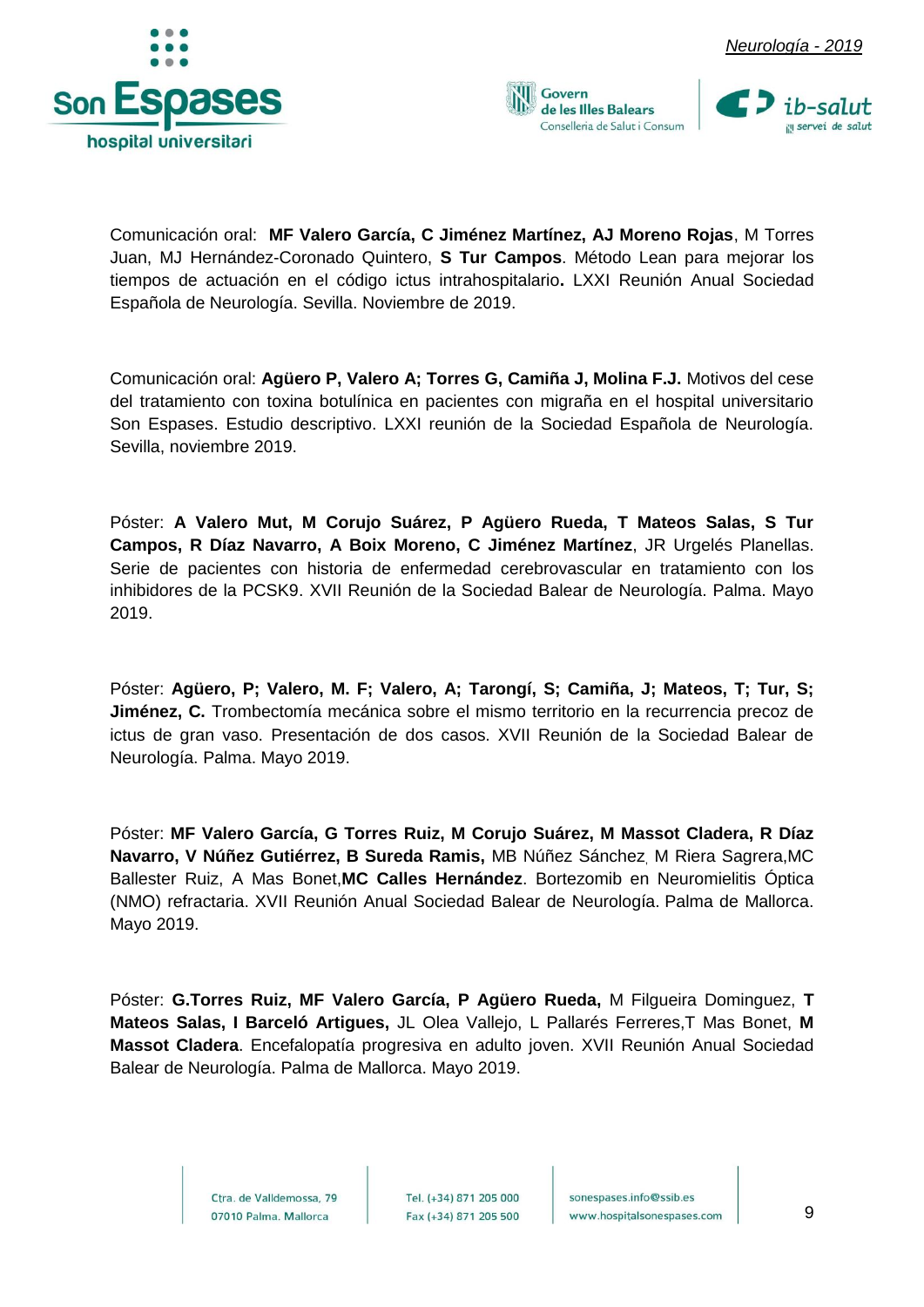





Póster: **M Corujo**, J Fernández, A Bauzá, C Saus, M Olivé, **T Mateos, F Miralles.** Miopatía necrotizante inmunomediada (MNI) con anticuerpos contra la hidroxi-metilglutaril-coenzima A reductasa (HMGCR) y afectación cutánea de inicio en la infancia. XVII Reunión Anual Sociedad Balear de Neurología. Palma de Mallorca. Mayo 2019.

Póster: **Valero García, María Fuensanta; Torres Ruiz, Guillermo Vicente; Valero Mut, Ana; Corujo Suárez, Marcial; Massot Cladera, Margarita Maria; Diaz Navarro, Rosa María; Núñez Gutiérrez, Vanessa,** Núñez Sánchez, María Belén, , Ballester Ruiz, María del Carmen, Riera Sagrera, María; Mas Bonet, Antonio; **Sureda Ramis, Bernardo; Calles Hernández, María Carmen.** Neuromielitis Óptica (NMO) refractaria: experiencia con Bortezomib. LXXI Reunión Anual Sociedad Española Neurología. Sevilla. Noviembre 2019.

Poster: Suárez Castro E, Santos-García D, de Deus Fonticoba T, Aneiros Díaz A, Feal Panceiras MJ, Paz González JM, García Sancho C, Planellas LL, García Caldentey J, Caballol N, **Legarda I**, Cabo I, López Manzanares L, Ávila Rivera MA, Catalán MJ, Víctor Nogueira, Borrué C, Álvarez Sauco M, Vela L, Cubo E, Martínez Castrillo JC, Sánchez Alonso P, Alonso Losada MG, López Ariztegui N, Gastón MI, Kulisevsky J, Pagonabarraga J, Seijo M, Rúiz Martínez J, Valero C, Kurtis M, González Ardura J, Prieto C, Martinez-Martin P; COPPADIS Study Group. Una mayor carga de síntomas no motores se asocia a alteraciones del sueño en pacientes con enfermedad de Parkinson. Resultados del estudio COPPADIS. LXXI Reunión Anual de la SEN, Sevilla, 19-23 de Noviembre de 2019.

Póster: Cores C, Santos-García D, de Deus Fonticoba T, Suárez Castro E, Aneiros Díaz A, Paz González JM, Feal Panceiras MJ, García Sancho C, García Moreno J, Menéndez González M, Jesús S, Mir P, Aguilar M, Planellas LL, García Caldentey J, Caballol N, **Legarda I**, Cabo I, López Manzanares L, Ávila Rivera MA, Catalán MJ, López Díaz L, Borrué C, Álvarez Sauco M, Vela L, Cubo E, Martínez Castrillo JC, Sánchez Alonso P, Alonso Losada MG, López Ariztegui N, Gastón I, Pascual-Sedano B, Seijo M, Rúiz Martínez J, Valero C, Kurtis M, González Ardura J, Prieto Jurczynska C, Martinez-Martin P, COPPADIS Study Group. La calidad de vida en pacientes con enfermedad de Parkinson y depresión subclínica es peor que en aquellos sin depresión. Resultados del estudio COPPADIS. LXXI Reunión Anual de la SEN, Sevilla, 19-23 de Noviembre de 2019.

Póster: **T Mateos Salas, S Tur Campos, R Díaz Navarro, A Boix Moreno**, R Bermejo Garcés, S Miralbés Celma, **C Jiménez Martínez**. Características clínicas y evolución de pacientes con Trombosis Venosa Cerebral tratados mediante trombectomía mecánica. LXXI Reunión Anual Sociedad Española de Neurología. Sevilla. Noviembre de 2019.

> Ctra, de Valldemossa, 79 07010 Palma. Mallorca

Tel. (+34) 871 205 000 Fax (+34) 871 205 500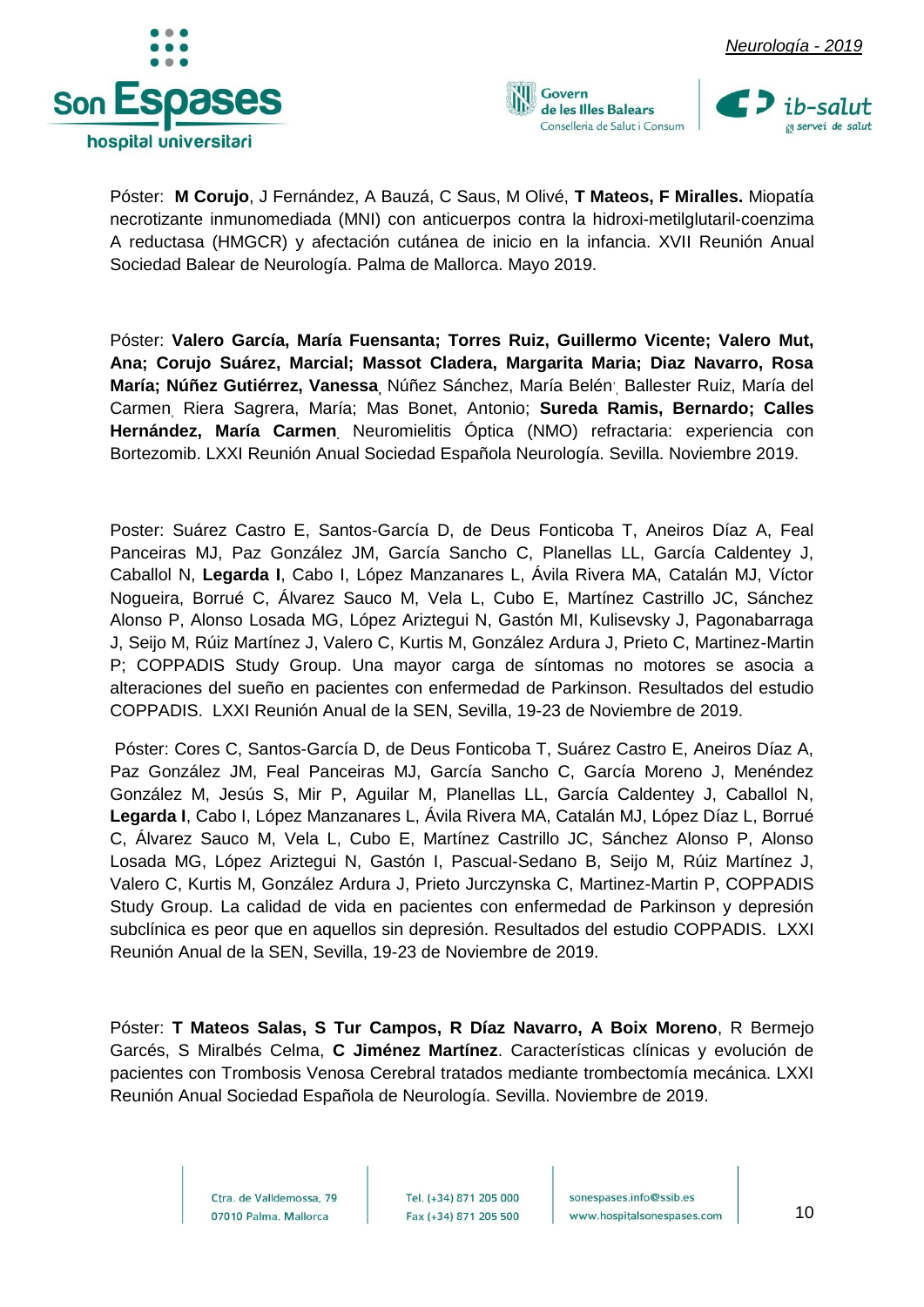





Póster: **Agüero P, Juan C, Valero A, Valero MF, Mateos T, Massot M, Verdi J, Barceló I, Moreno Rojas A, Martínez AB.** Estudio descriptivo sobre el manejo del estado de mal epiléptico en población adulta en un hospital de tercer nivel. LXXI reunión de la Sociedad Española de Neurología. Sevilla, noviembre 2019.

Póster: **Corujo Suárez, Marcial; Massot, Margarita; Díaz, Rosa; Nuñez, Vanessa; Sureda, Bernardo; Calles, Maria del Carmen.** Autoinmunidad y Alemtuzumab: efectos secundarios inhabituales en pacientes con Esclerosis Múltiple**.** LXXI Reunión Anual Sociedad Española Neurología. Sevilla. Noviembre 2019.-

Póster: **Valero Mut, Ana; Agüero Rueda, Paula; Rosselló Vadell, Maria Magdalena**; Moragues Benito,Maria Dolors; Mico Torres, Carmen; **Corujo Suárez, Marcial, Massot Cladera, Maria Margarita; Díaz Navarro, Rosa; Núñez Navarro, Vanessa; Sureda Ramis, Bernat; Miralles Morell, Francesc; Calles Hernández, Ma Carmen.** Afectación desmielinizante simultánea en Sistema Nervioso Central y Periférico. LXXI Reunión Anual Sociedad Española Neurología. Sevilla. Noviembre 2019.

Póster: **Massot Cladera, Margarita**; **Corujo Suárez, Marcial; Díaz Navarro, Rosa María; Núñez Gutiérrez, Vanessa,** Casquero Subias, Pilar; Ramos Asensio, Rafael Félix; **Sureda Ramis, Bernardo**;Mas Bonet, Antonio; **Calles Hernández, Maria del Carmen.** Síndrome piramidal progresivo y leucoencefalopatía difusa**.** LXXI Reunión Anual Sociedad Española Neurología. Sevilla. Noviembre 2019.

Póster: **Massot Cladera, Margarita**; **Corujo Suárez, Marcial; Díaz Navarro, Rosa; Núñez Gutiérrez, Vanessa; Barcelo Artigues, Maria Ines; Sureda Ramis, Bernardo;** Mas Bonet, Antonio; **Calles Hernández, Maria del Carmen.** Lesiones de sustancia blanca y síntomas neurológicos recurrentes: un reto diagnóstico. LXXI Reunión Anual Sociedad Española Neurología. Sevilla. Noviembre 2019.

Póster: **Torres Ruiz, Guillermo, Valero García, Maria Fuensanta; Agüero Rueda, Paula; Mateos Salas, Teresa;** Filgueira Dominguez, Monika; **Barceló Artigues, Inés**; Olea Vallejo, José Luis; Pallares Ferreres, Lucio; Mas Bonet, Antonio; **Massot Cladera, Margarita**. Encefalopatía progresiva en adulto joven. LXXI Reunión Anual Sociedad Española Neurología. Sevilla. Noviembre 2019.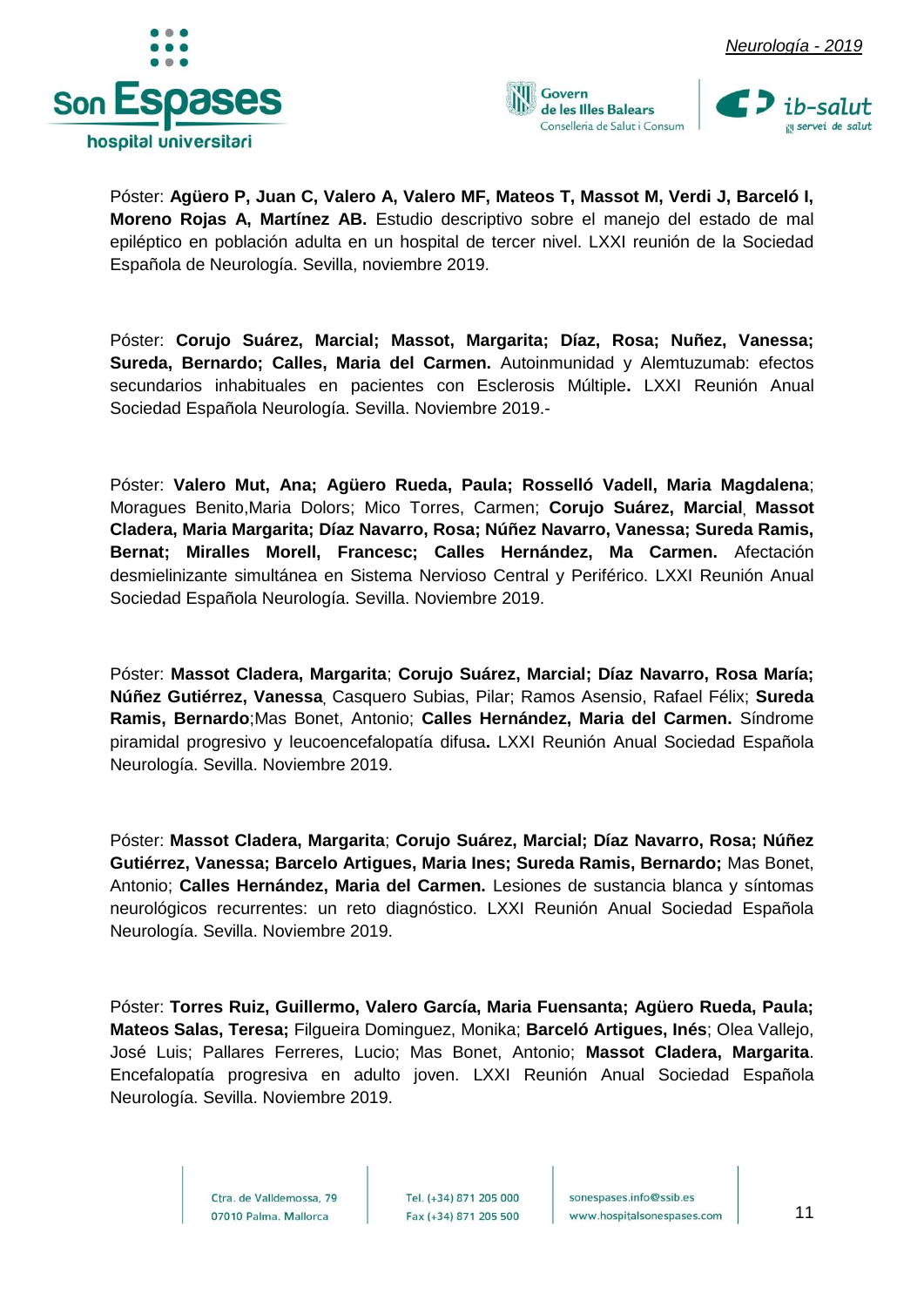





Póster: **G Torres Ruiz, MF Valero García, M Corujo Suárez, M Massot Cladera, R Díaz Navarro, V Núñez Gutierrez,** A Mas Bonet, **B Sureda Ramis, MC Calles Hernandez.** ¿Son siempre los anticuerpos anti-MOG patogénicos?. LXXI Reunión Anual Sociedad Española Neurología. Sevilla. Noviembre 2019.

Póster: **MC Jiménez Martínez, A Moreno Rojas**, E Ferragut Roig, S Ramis Oliver, **S Tur Campos**, E Castaño Riera, en nombre del consorcio ICTUSnet. PROYECTO ICTUSnet. Red de excelencia para el desarrollo e implementación de modelos innovadores de atención integrada del ictus. Estado actual. VI Jornadas IdISBa. Palma. Noviembre 2019.

Póster; **Hermoso Villar, Pablo. Montalvo Galdón, Mª Victoria**. Fuentes Garrido, Catalina. Plan de cuidados de enfermería al paciente con ictus. SOCIEDAD BALEAR DE NEUROLOGÍA. Palma de Mallorca 2019.

#### <span id="page-12-0"></span>**Proyectos de Investigación financiados**

Red de excelencia para el desarrollo y la implementación de modelos innovadores de atención integrada del ictus. ICTUSnet. ICTUSnet-SOE2/P1/E0623. MC Jiménez Martínez (IP). Programa europeo Interreg SUDOE. 1/4/2018-31/03/2021

PROCOE/14/2017/miRAT PROJECT: miRNAs-Biomarcadores de pronóstico funcional del ictus con capacidad terapéutica. Fecha inicio 22/12/2017-fecha fin 22/12/2020. Entidad financiadora Govern de les Illes Balears.

Estudio de Dabigatrán en la fase temprana del ictus. Estudio de nuevos marcadores de neuroimagen y biomarcadores. Estudio SEDMAN. Entidad financiadora: Fundación docencia y recerca Mutua de Terrassa. Inicio 26/09/2016. En activo.

Programa Observacional de Tysabri (TOP). Open Label, multinational, multi-center, prospective, observtional study.Código internacional: IMA-06-02. Código español promotor: BII-NAT-2008-01. Promotor: Biogen Idec Internacional GmbH

> Ctra, de Valldemossa, 79 07010 Palma. Mallorca

Tel. (+34) 871 205 000 Fax (+34) 871 205 500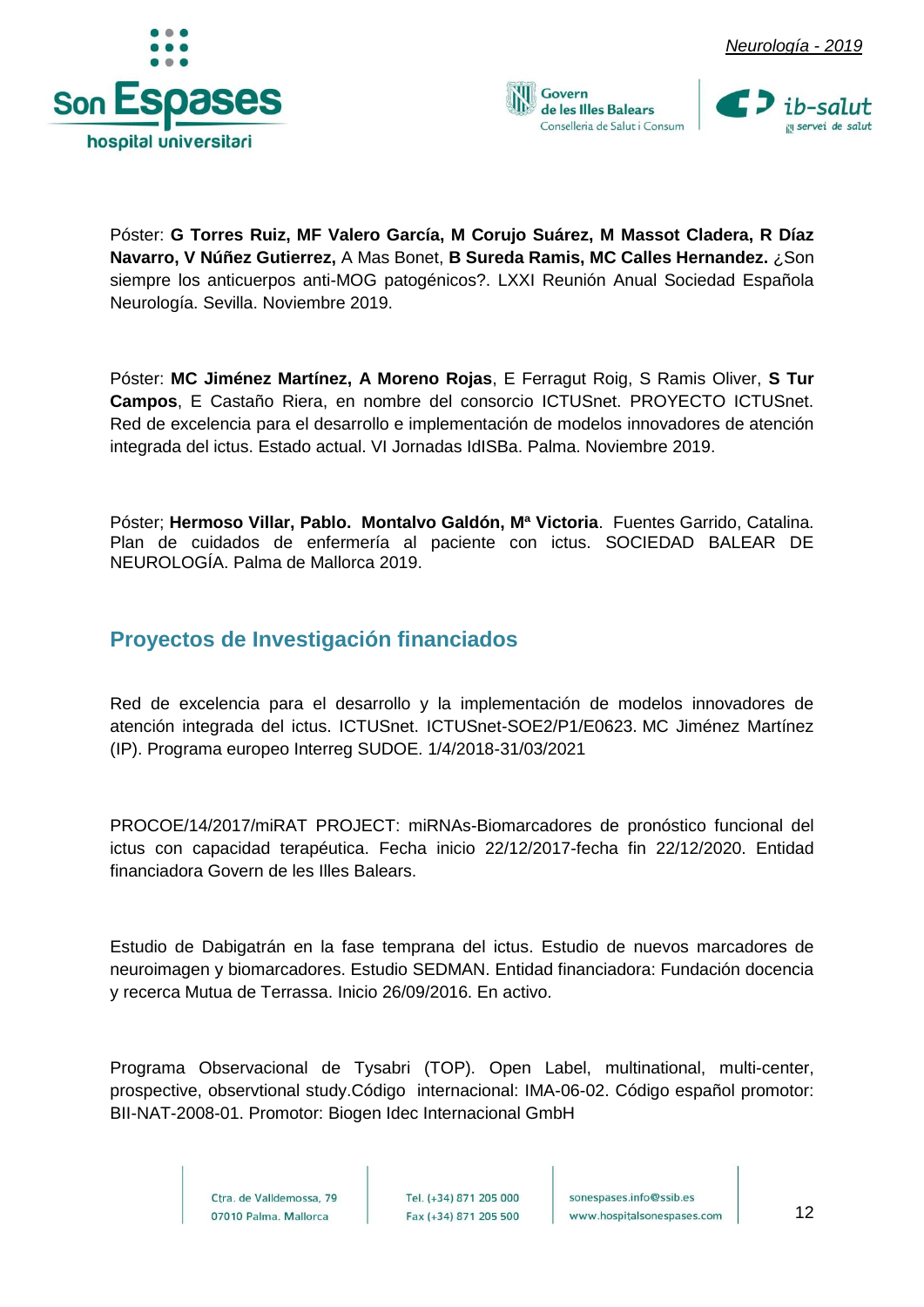





Estudio observacional, no intervencionista para evaluar los cambios en la calidad de vida en pacientes con esclerosis múltiple remitente recurrente tratados con alemtuzumab (Lemtrada®) en condiciones de práctica clínica habitual, LEMVIDA. Código de protocolo: SAN-ALE-2015-03. Promotor: Sanofi-Aventis S.A.

Estudio postautorización de seguridad (EPAS), prospectivo, multicéntrico y observacional para evaluar el perfil de seguridad a largo plazo del tratamiento con LEMTRADA® (alemtuzumab) en pacientes con formes recidivantes de esclerosis múltiple (EMR). Código de protocolo: OBS13434. Promotor: Genzyme Corporation

Impacto de la Neuromielitis óptica en la calidad de vida relacionada con la salud, funcionamiento y bienestar desde la perspectiva del paciente. Estudio PERSPECTIVES-NMO. Código de Protocolo: ML41397. Promotor: Roche

Estudio multicéntrico observacional para recoger información sobre seguridad y utilización de Dimetilfumarato cuando se usa en la práctica clínica habitual en el tratamiento de la EM (ESTEEM). Código de Protocolo: 109MS401. Promotor: Biogen Idec

Estudio observacional, no intervencionista, para evaluar los cambios en la calidad de vida en pacientes tratados con teriflunomida en la práctica clínica habitual. (TERICARE). Código promotor: SAN-TER-2015-02. Promotor: Genzyme, Sanofi Company

A Multicenter, Multinational, Observational Study to Collect Information on Safety and to Document the Drug Utilization of Fampyra® When Used In Routine Medical Practice (LIBERATE). Código de Protocolo: 218MS401. Promotor: Biogen Idec MA Inc

ENROLL-HD: Registro prospectivo en una cohorte mundial con enfermedad de Huntington (2016). IP: I. Legarda. Colaborador: B. Vives Pastor

Proyecto COPPADIS-15 (COhort of Patients with PArkinson´s DIsease in Spain, 2015). Investigador principal: I. Legarda. (2015- ) Colaborador: B. Vives Pastor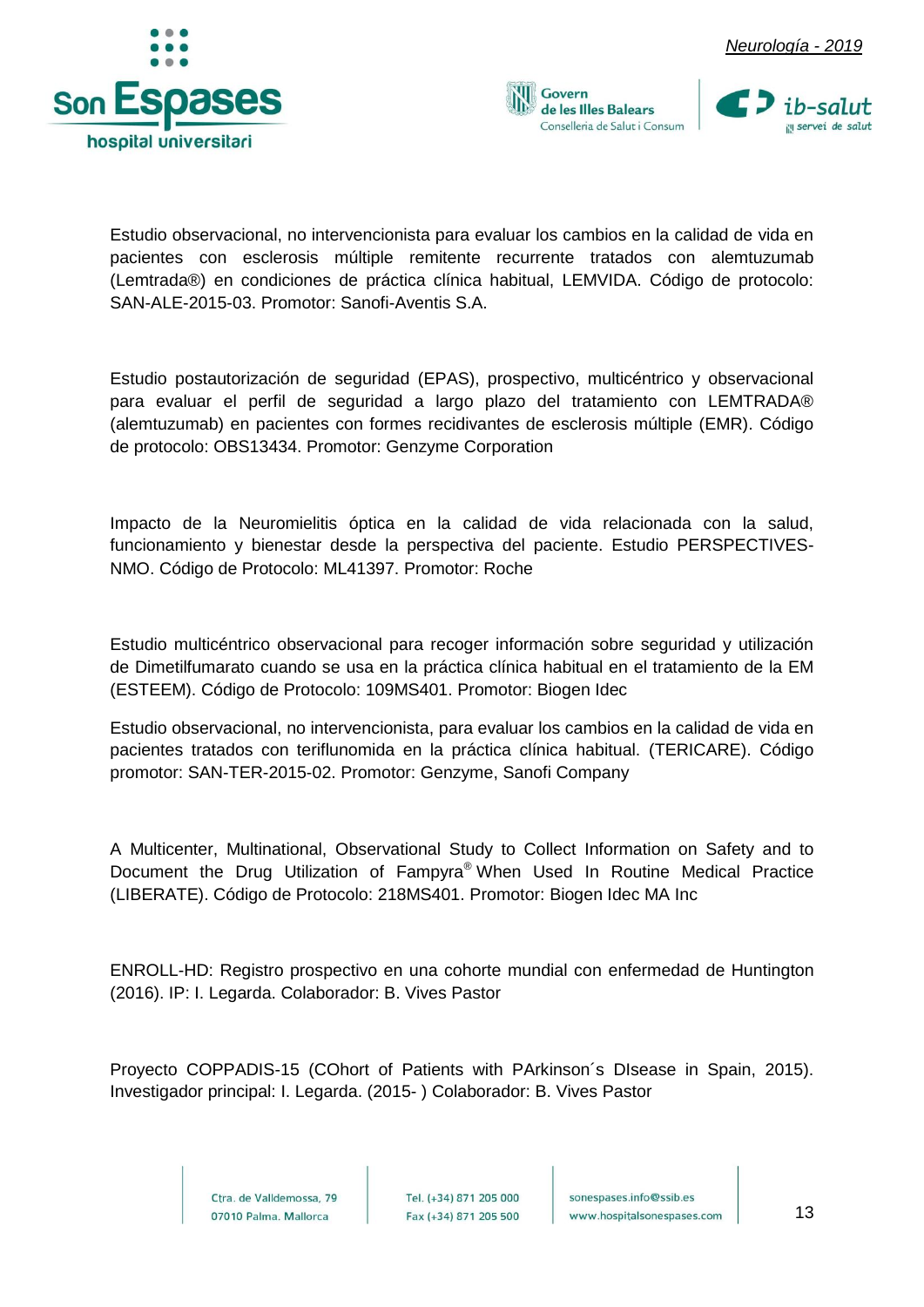





#### **PROYECTOS DE INVESTIGACIÓN NO FINANCIADOS**

Atención multidisciplinar para la deshabituación tabáquica en paciente con EM: programa ADETEM. Promotor: Servicio de Farmacia HUSE.

Análisis de los tiempos de atención intrahospitalaria al ictus agudo. Estudio ATALAIA. Proyecto Ictus del Grupo de estudio de enfermedades cerebrovasculares de la Sociedad Española de Neurología. Proyecto colaborativo no financiado. 2018-2020.

Identificación de las variables genéticas asociadas a la aparición del trastorno de control de impulsos en pacientes con enfermedad de Parkinson sometidos a tratamiento dopaminérgico. Dra. B. Vives Pastor, Dra. Inés Legarda, Dr. Cristòfol Vives-Bauzà.

#### <span id="page-14-0"></span>**Participación en Ensayos clínicos**

A multicentre, randomized, double-blind, placebo-controlled, parallel-group study to evaluate the efficacy and safety of Padsevonil as adjunctive treatment of focal-onset seizures in adult subjects with drug-resistant epilepsy. PAREXEL number: 240683. Ana Belén Martínez García (IP) Mª Inés Barceló Artigues, Margarita Massot Cladera, Jorge Verdi Vaca (IS). Código de Protocolo: EP0092. Entidad financiadora: UCB Biopharma SPRL.

"Opicapona y perfiles de tratamiento en consultas de trastornos del movimiento: estudio OPTIMO" BIA-OPI-2018-02. Investigador principal. B Vives. Colaborador: I. Legarda

P16-831-COSMOS. Comedication Study assessing Mono and cOmbinationa therapy with levodopa-carbidopa intestinal gel (COSMOS). IP: Inés Legarda. Colaborador: B. Vives Pastor, M. de Luz Rodríguez (2018-2019).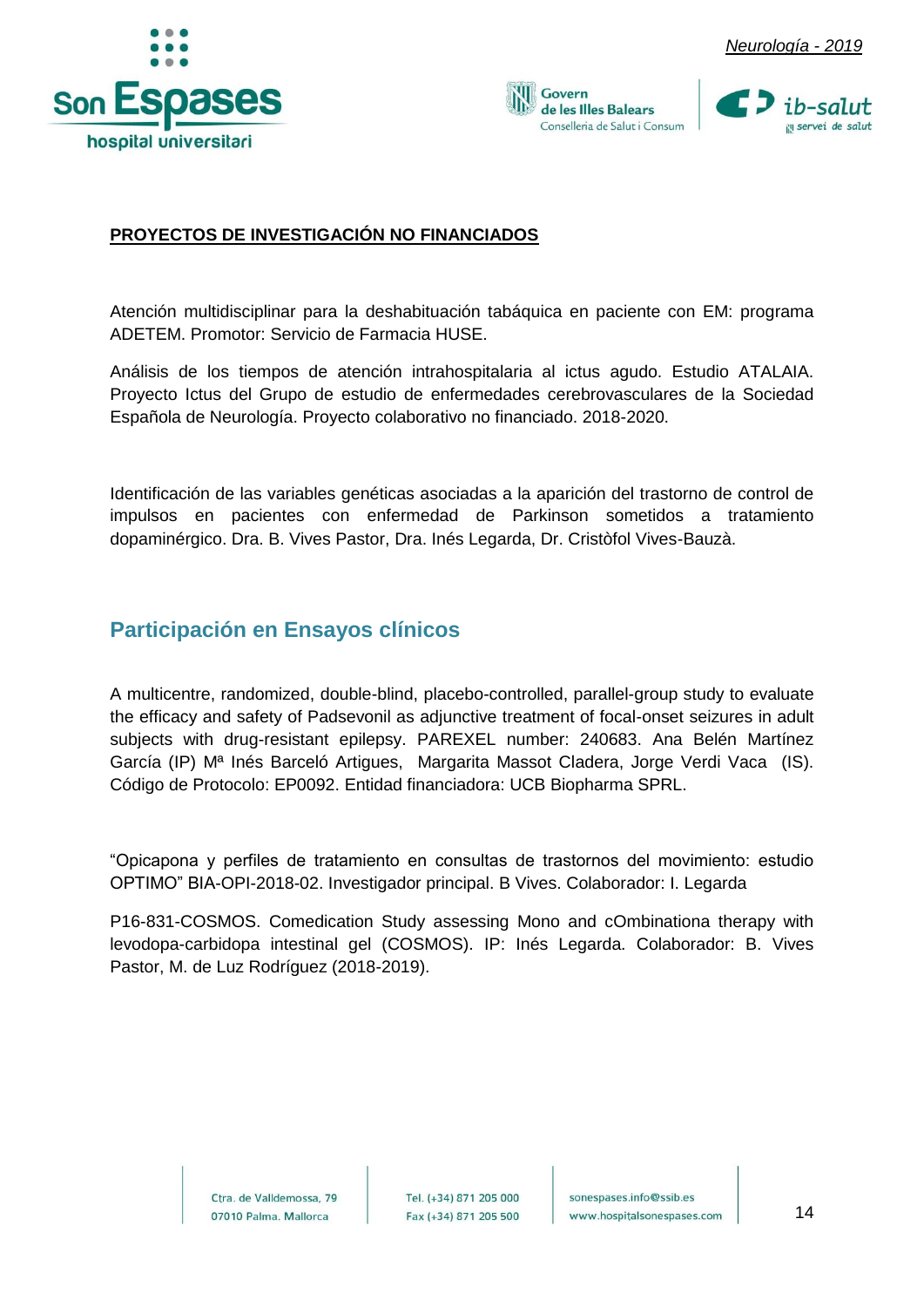





#### <span id="page-15-0"></span>**Otras actividades como participación en la organización de eventos científicos, conferencias invitadas, etc.**

#### **PARTICIPACION EN LA ORGANIZACIÓN DE EVENTOS CIENTÍFICOS**

- Carmen Jiménez. Organización del Primer taller temático ICTUSnet. Palma, 5 abril 2019.
- Francisco José Molina. Javier Camiña. Organización de las Primeras jornadas sobre la Migraña en las Islas Baleares. Palma, 10-14 de septiembre del 2019.

#### **CONFERENCIAS INVITADAS**

- Carmen Calles. Efectividad en la práctica clínica real con Dimetilfumarato. Reunión EM. Valencia 30 de enero 2019.
- Carmen Calles. Afectación cognitiva en RIS, CIS y EMRR. III curso nacional sobre Esclerosis Múltiple y cognición. Murcía, 21-23 de febrero 2019.
- Carmen Calles. Criterios diagnósticos. Guías terapéuticas.. XXI Curso de formación en enfermedades desmielinizantes para residentes de Neurología de la Sociedad española de Neurología. Madrid, 1-2 de marzo 2019.
- Carmen Calles. Formación en Patología de Esclerosis múltiple. Reunión EM. Palma de Mallorca, 14 de junio 2019.
- Carmen Calles. Hot topic 3: should we recommend vitamin D supplementation to our MS patients? XII Reunión Post-ECTRIMS. Madrid, 27-28 de septiembre 2019.
- Carmen Calles.¿Qué es lo importante en la EM? Visión del médico versus visión de la persona afectada. *Jornades Gironines del Mediterrani* en Esclerosis Múltiple 2019. Girona, 15-16 de noviembre 2019.
- Carmen Calles. Seguridad y planificación familiar con Cladribina. Reunión EM. Valencia, 11 de diciembre 2019.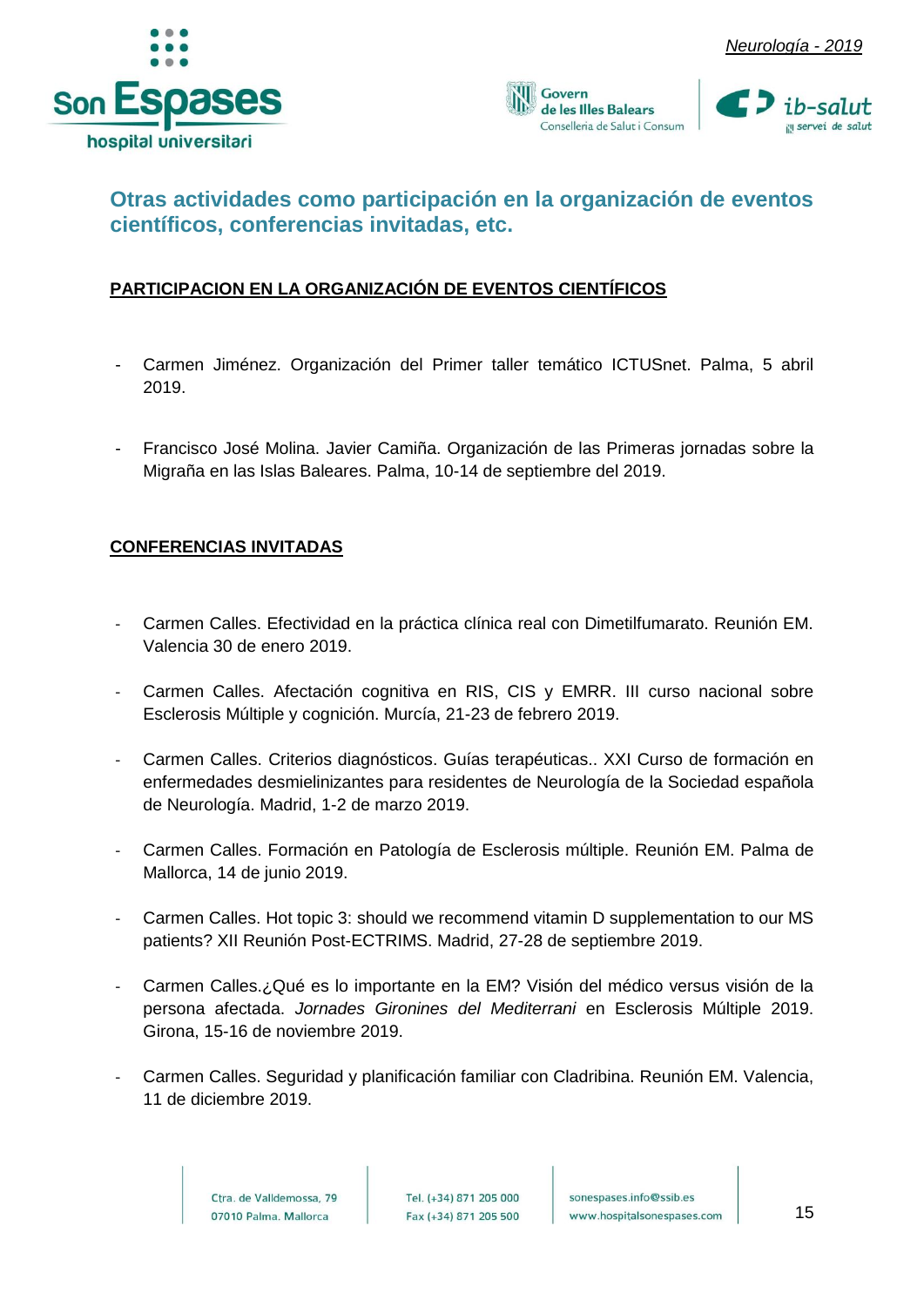





- B. Vives. Actualización en la enfermedad de Parkinson. Actualización clínica en la atención intermediaHospital General. Palma de Mallorca, del 7 de Noviembre de 2018 al 10 de abril de 2019.
- I Legarda. Neuroferritinopatía. Reunión de videos del grupo de trastornos del Movimiento Madrid, 13 de junio 2019.
- Ana Belén Martínez García. "Proyecto Early Manejo de la epilepsia en las fases iniciales de tratamiento. Perampanel como primer add-on". Palma de Mallorca, 4/06/2019.
- MI Barceló. El reto del diagnóstico de la epilepsia. Encuentros de innovación en epilepsia. Palma de Mallorca,15-16 febrero.Laboratorios Eisai y Bial.
- MI. Barceló. Maneig clínic de l´epilèpsia refractària.Utilitat del Monitoratge Terapeútic dels nous FAES. XIII Curs de Formació i Actualització en Anàlisis clíniques.12 de juny.Hospital Universitari Son Espases
- S Tur. Pros y contras del tratamiento de la estenosis carotídea asintomática. Tratamiento médicoCurso de avances en patología carotídea. Hospital Universitario Son Espases. Palma. 14 de marzo de 2019
- S Tur. UPDATE 2018 en enfermedad cardiovascular y cerebrovascular. Novedades relevantes en 20 minutos. XI Jornadas SOHIB. Santa Ponsa. 12 de abril de 2019
- S Tur. Método LEAN, aplicación práctica en la mejora del código ictus. XVII Reunión de la Sociedad Balear de Neurología. Palma. 18 de mayo de 2019
- V. Núñez. MOG-Patías. XVII Reunión de la Sociedad Balear de Neurología. Palma. 18 de mayo de 2019
- S Tur. Emergencias neurológicas. Máster de emergencias extrahospitalarias en Islas Baleares. Organizado por la Universidat de Vic. Universitat Central de Catalunya. 3 horas lectivas. Palma. 20 de diciembre de 2019
- T Mateos. Tratamiento médico óptimo en la estenosis carotídea. Curso de avances en patología carotídea. Hospital Universitario Son Espases. Palma. 14 de marzo de 2019